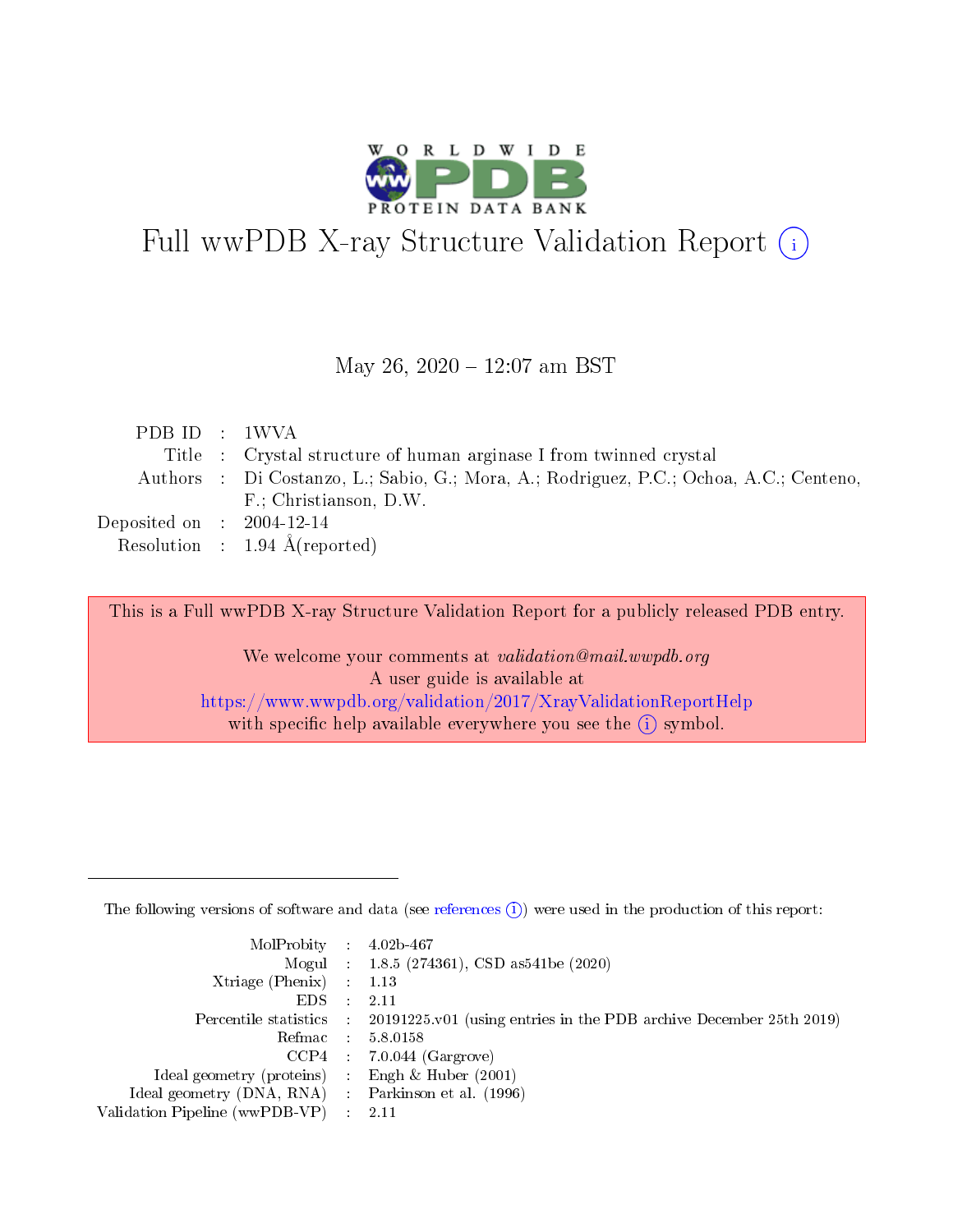# 1 [O](https://www.wwpdb.org/validation/2017/XrayValidationReportHelp#overall_quality)verall quality at a glance  $(i)$

The following experimental techniques were used to determine the structure: X-RAY DIFFRACTION

The reported resolution of this entry is 1.94 Å.

Percentile scores (ranging between 0-100) for global validation metrics of the entry are shown in the following graphic. The table shows the number of entries on which the scores are based.



| Metric                | Whole archive<br>$(\#\text{Entries})$ | Similar resolution<br>$(\#\text{Entries}, \text{resolution range}(\text{\AA}))$ |
|-----------------------|---------------------------------------|---------------------------------------------------------------------------------|
| Clashscore            | 141614                                | $1023(1.94-1.94)$                                                               |
| Ramachandran outliers | 138981                                | $1007(1.94-1.94)$                                                               |
| Sidechain outliers    | 138945                                | $1007(1.94-1.94)$                                                               |
| RSRZ outliers         | 127900                                | $4250(1.96-1.92)$                                                               |

The table below summarises the geometric issues observed across the polymeric chains and their fit to the electron density. The red, orange, yellow and green segments on the lower bar indicate the fraction of residues that contain outliers for  $\geq=3$ , 2, 1 and 0 types of geometric quality criteria respectively. A grey segment represents the fraction of residues that are not modelled. The numeric value for each fraction is indicated below the corresponding segment, with a dot representing fractions  $\epsilon = 5\%$  The upper red bar (where present) indicates the fraction of residues that have poor fit to the electron density. The numeric value is given above the bar.

| Mol | Chain | Length | Quality of chain |                        |  |  |  |  |
|-----|-------|--------|------------------|------------------------|--|--|--|--|
|     |       | १११    | 56%              | 37%<br>$\cdot$ $\cdot$ |  |  |  |  |
|     |       | ววว    | 57%              | 37%                    |  |  |  |  |

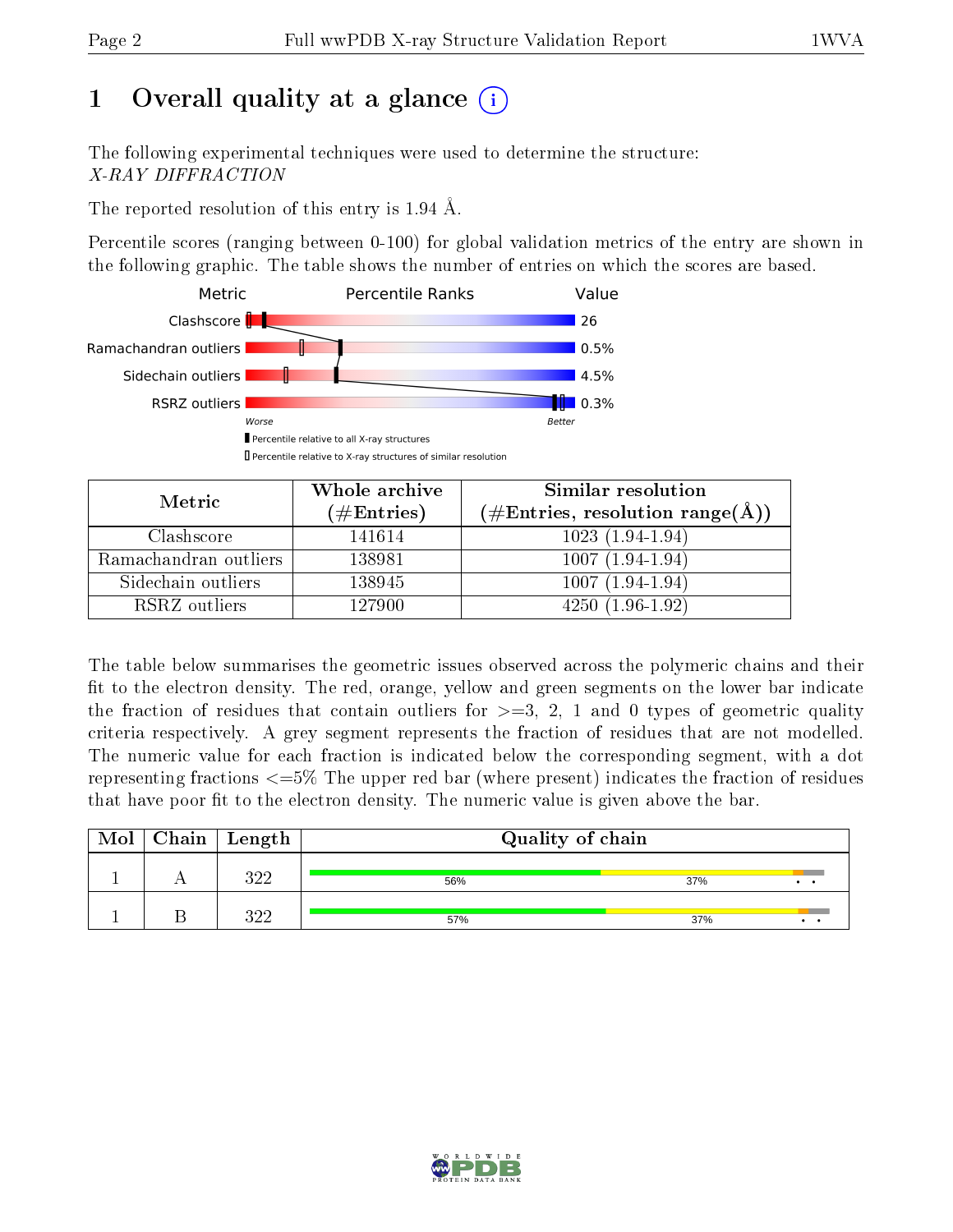# 2 Entry composition (i)

There are 4 unique types of molecules in this entry. The entry contains 4919 atoms, of which 0 are hydrogens and 0 are deuteriums.

In the tables below, the ZeroOcc column contains the number of atoms modelled with zero occupancy, the AltConf column contains the number of residues with at least one atom in alternate conformation and the Trace column contains the number of residues modelled with at most 2 atoms.

• Molecule 1 is a protein called Arginase 1.

| Mol |  | Chain   Residues |      |                | Atoms   |     | $\text{ZeroOcc} \mid \text{AltConf} \mid \text{Trace}$ |  |
|-----|--|------------------|------|----------------|---------|-----|--------------------------------------------------------|--|
|     |  | 309              |      | Total C        | -N-     |     |                                                        |  |
|     |  |                  | 2344 | 1492 401 445 6 |         |     |                                                        |  |
|     |  | 309              |      | Total C        |         |     |                                                        |  |
|     |  |                  | 2344 | 1492           | 401 445 | - 6 |                                                        |  |

• Molecule 2 is MANGANESE (II) ION (three-letter code: MN) (formula: Mn).

|  | $Mol$   Chain   Residues | Atoms    | ZeroOcc   AltConf |
|--|--------------------------|----------|-------------------|
|  |                          | Total Mn |                   |
|  |                          | Total Mn |                   |

 Molecule 3 is S-2-(BORONOETHYL)-L-CYSTEINE (three-letter code: S2C) (formula:  $C_5H_{13}BNO_5S$ .



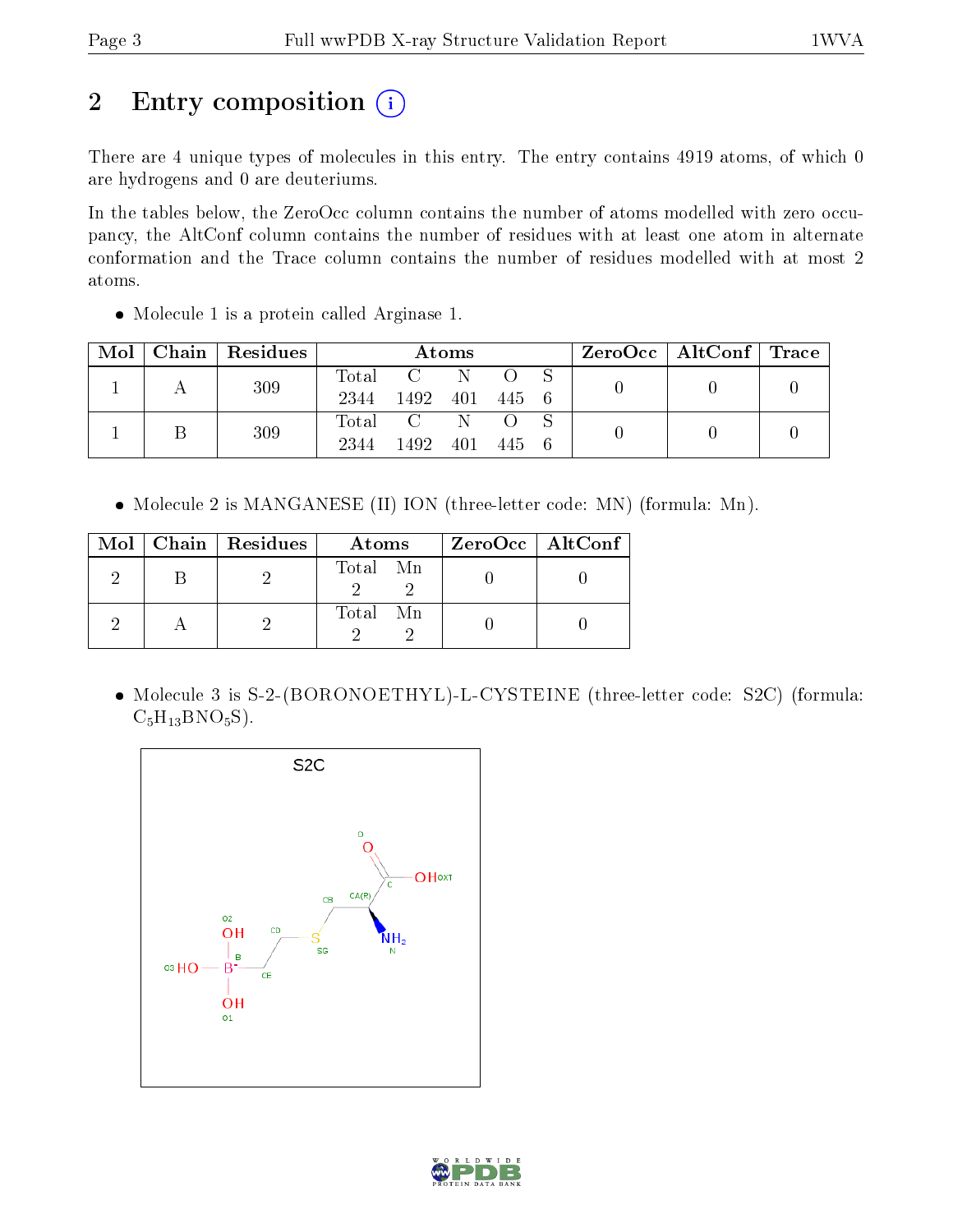|  |  | $\text{Mol}$   Chain   Residues | Atoms                                        |                 |  |  |                               | $ZeroOcc \   \ AltConf$ |  |  |
|--|--|---------------------------------|----------------------------------------------|-----------------|--|--|-------------------------------|-------------------------|--|--|
|  |  |                                 | Total B C N O S                              |                 |  |  |                               |                         |  |  |
|  |  |                                 | $13 \quad 1 \quad 5 \quad 1 \quad 5 \quad 1$ |                 |  |  |                               |                         |  |  |
|  |  |                                 |                                              | Total B C N O S |  |  |                               |                         |  |  |
|  |  |                                 | 13 -                                         |                 |  |  | $1\quad 5\quad 1\quad 5\quad$ |                         |  |  |

 $\bullet\,$  Molecule 4 is water.

|  | Mol   Chain   Residues | Atoms               | ZeroOcc   AltConf |
|--|------------------------|---------------------|-------------------|
|  | 106                    | Total<br>106<br>106 |                   |
|  | 95                     | Total O<br>95<br>95 |                   |

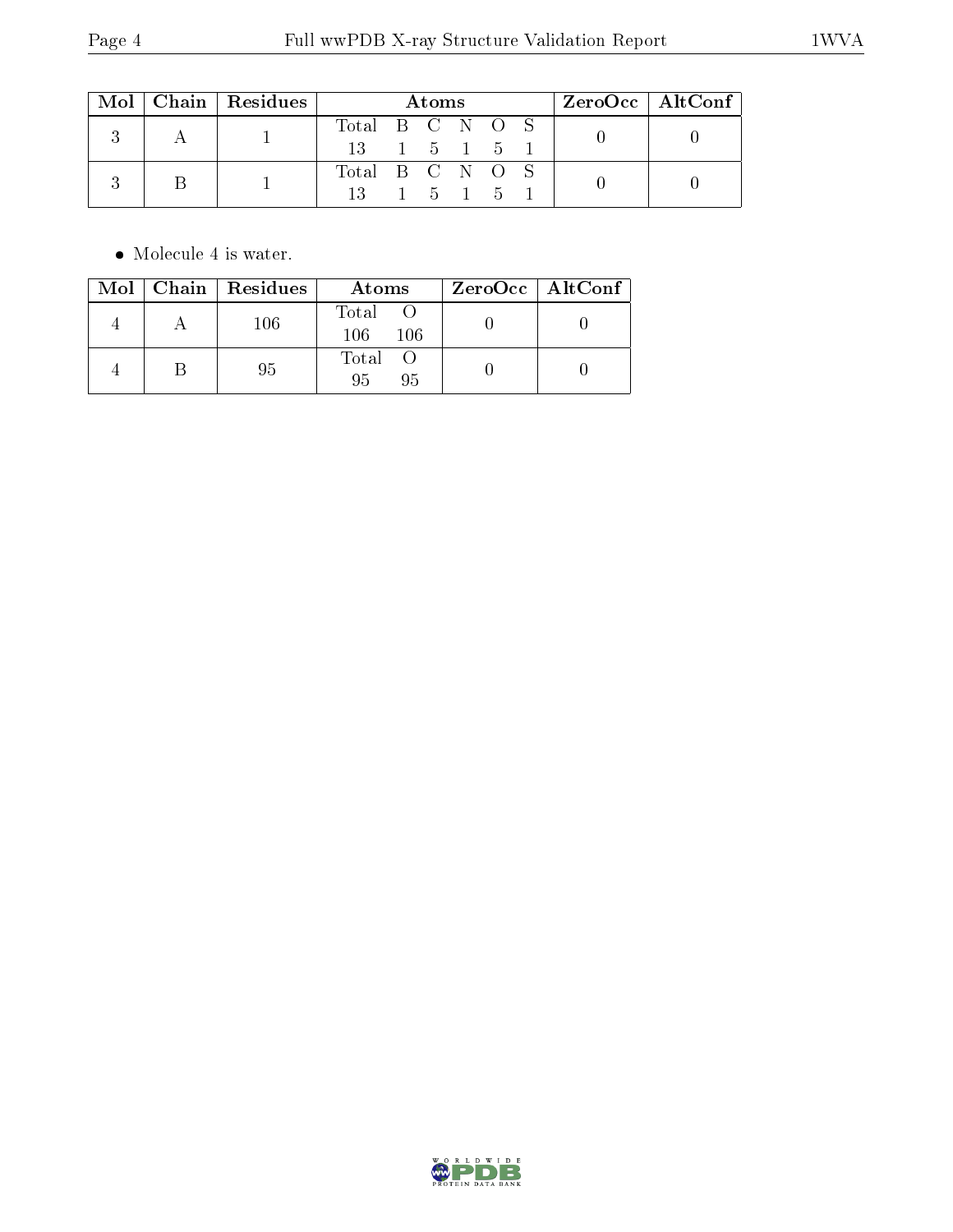## 3 Residue-property plots  $(i)$

These plots are drawn for all protein, RNA and DNA chains in the entry. The first graphic for a chain summarises the proportions of the various outlier classes displayed in the second graphic. The second graphic shows the sequence view annotated by issues in geometry and electron density. Residues are color-coded according to the number of geometric quality criteria for which they contain at least one outlier: green  $= 0$ , yellow  $= 1$ , orange  $= 2$  and red  $= 3$  or more. A red dot above a residue indicates a poor fit to the electron density (RSRZ  $> 2$ ). Stretches of 2 or more consecutive residues without any outlier are shown as a green connector. Residues present in the sample, but not in the model, are shown in grey.



• Molecule 1: Arginase 1

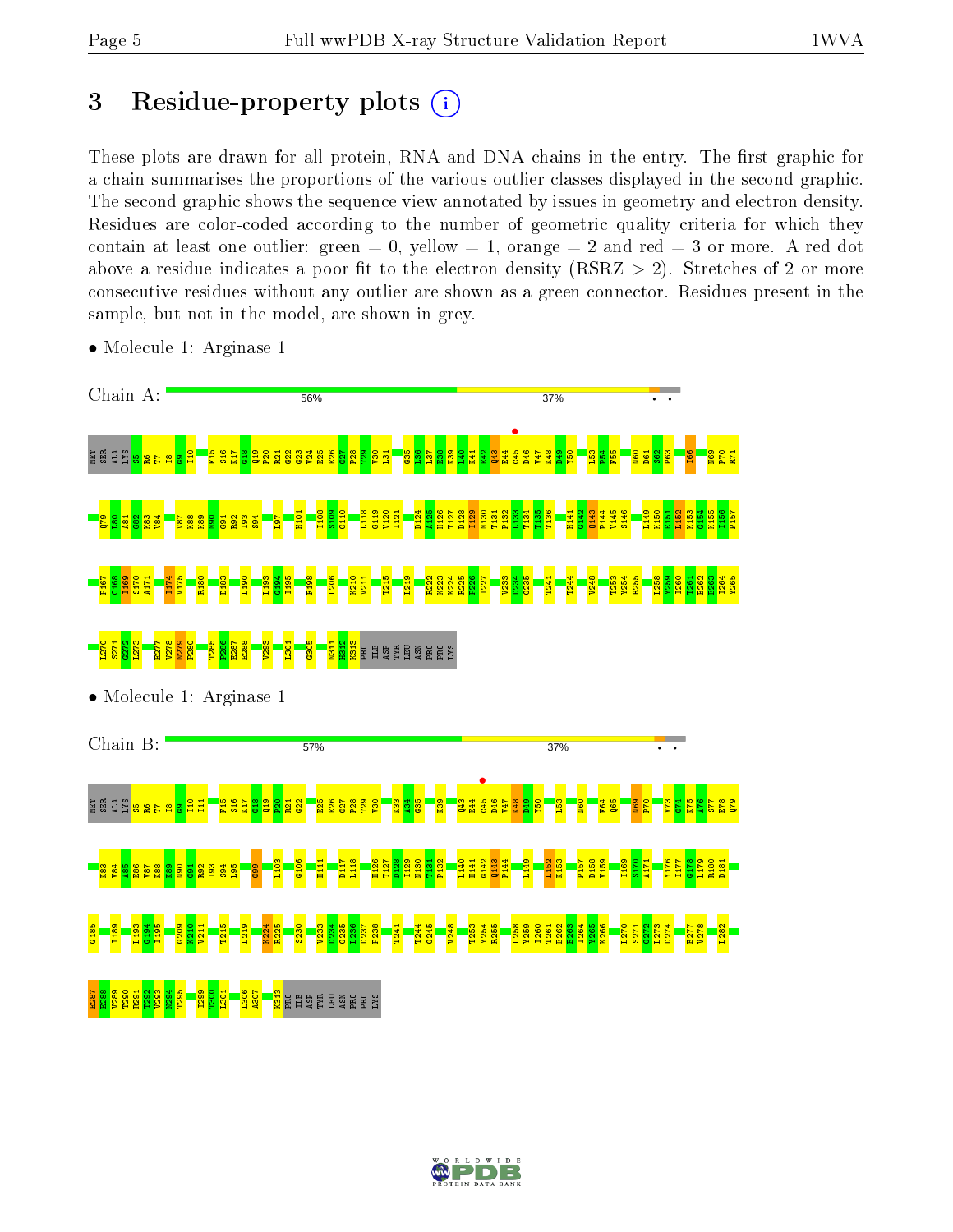# 4 Data and refinement statistics  $(i)$

| Property                                                         | Value                                               | Source     |
|------------------------------------------------------------------|-----------------------------------------------------|------------|
| Space group                                                      | $\overline{P}3$                                     | Depositor  |
| $\overline{\text{Cell}}$ constants                               | $90.60$ Å<br>$90.60\text{\AA}$<br>$69.31\text{\AA}$ |            |
| a, b, c, $\alpha$ , $\beta$ , $\gamma$                           | $90.00^\circ$<br>$90.00^{\circ}$<br>$120.00^\circ$  | Depositor  |
| Resolution $(A)$                                                 | 50.00<br>$-1.94$                                    | Depositor  |
|                                                                  | 15.35<br>1.95                                       | <b>EDS</b> |
| % Data completeness                                              | $98.8(50.00-1.94)$                                  | Depositor  |
| (in resolution range)                                            | 99.3 (15.35-1.95)                                   | <b>EDS</b> |
| $R_{merge}$                                                      | $0.07\,$                                            | Depositor  |
| $\mathrm{R}_{sym}$                                               | 0.07                                                | Depositor  |
| $\langle I/\sigma(I) \rangle^{-1}$                               | $\overline{1.87}$ (at 1.95Å)                        | Xtriage    |
| Refinement program                                               | <b>CNS</b>                                          | Depositor  |
| $R, R_{free}$                                                    | 0.150<br>0.209<br>$\overline{1}$                    | Depositor  |
|                                                                  | (Not available)<br>0.160                            | DCC        |
| $R_{free}$ test set                                              | No test flags present.                              | wwPDB-VP   |
| Wilson B-factor $(A^2)$                                          | 18.7                                                | Xtriage    |
| Anisotropy                                                       | 0.218                                               | Xtriage    |
| Bulk solvent $k_{sol}(\text{e}/\text{A}^3), B_{sol}(\text{A}^2)$ | $0.38$ , 54.9                                       | <b>EDS</b> |
| L-test for twinning <sup>2</sup>                                 | $< L >$ = 0.38, $< L2$ = 0.20                       | Xtriage    |
|                                                                  | $0.477$ for $-h,-k,l$                               |            |
| Estimated twinning fraction                                      | $0.157$ for h,-h-k,-l                               | Xtriage    |
|                                                                  | $0.156$ for $-k,-h,-l$                              |            |
| $\overline{F_o,F_c}$ correlation                                 | 0.95                                                | <b>EDS</b> |
| Total number of atoms                                            | 4919                                                | wwPDB-VP   |
| Average B, all atoms $(A^2)$                                     | $21.0\,$                                            | wwPDB-VP   |

Xtriage's analysis on translational NCS is as follows: The largest off-origin peak in the Patterson function is  $4.36\%$  of the height of the origin peak. No significant pseudotranslation is detected.

<sup>&</sup>lt;sup>2</sup>Theoretical values of  $\langle |L| \rangle$ ,  $\langle L^2 \rangle$  for acentric reflections are 0.5, 0.333 respectively for untwinned datasets, and 0.375, 0.2 for perfectly twinned datasets.



<span id="page-5-1"></span><span id="page-5-0"></span><sup>1</sup> Intensities estimated from amplitudes.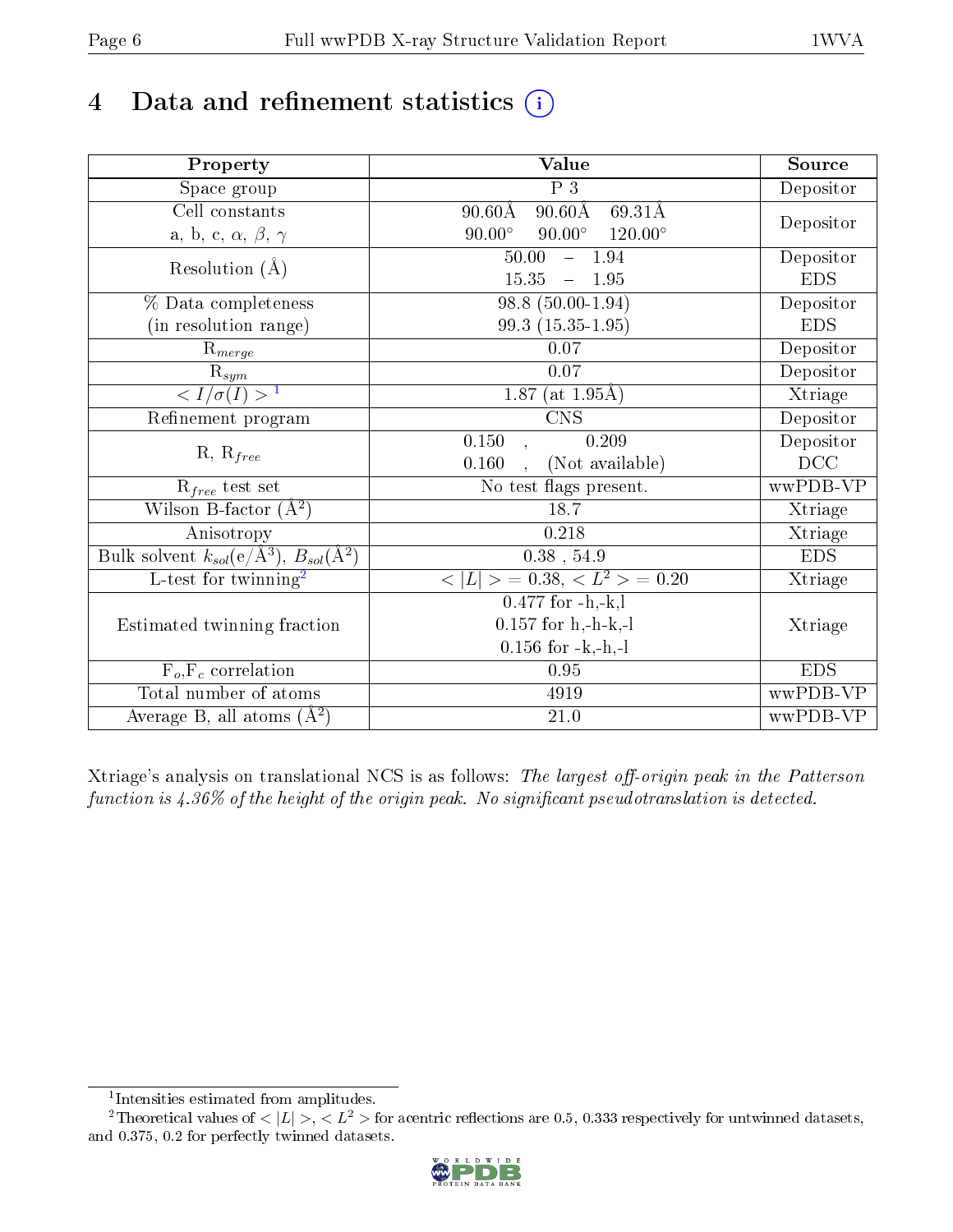# 5 Model quality  $(i)$

### 5.1 Standard geometry  $(i)$

Bond lengths and bond angles in the following residue types are not validated in this section: S2C, MN

The Z score for a bond length (or angle) is the number of standard deviations the observed value is removed from the expected value. A bond length (or angle) with  $|Z| > 5$  is considered an outlier worth inspection. RMSZ is the root-mean-square of all Z scores of the bond lengths (or angles).

| Mol | Chain |      | Bond lengths     | Bond angles |                    |  |
|-----|-------|------|------------------|-------------|--------------------|--|
|     |       | RMSZ | $\# Z >5$        | RMSZ        | $\# Z  > 5$        |  |
|     |       | 0.35 | 0/2392           | 0.68        | 0/3244             |  |
|     |       | 0.39 | $1/2392(0.0\%)$  | 0.68        | $1/3244~(0.0\%)$   |  |
| All | АH    | 0.37 | $1/4784~(0.0\%)$ | 0.68        | $1/6488$ $(0.0\%)$ |  |

All (1) bond length outliers are listed below:

|  |  |                          | $\mid$ Mol $\mid$ Chain $\mid$ Res $\mid$ Type $\mid$ Atoms $\mid$ Z $\mid$ Observed(A) $\mid$ Ideal(A) $\mid$ |  |
|--|--|--------------------------|----------------------------------------------------------------------------------------------------------------|--|
|  |  | $5$   SER   CB-OG   6.47 | $1.50\,$                                                                                                       |  |

All (1) bond angle outliers are listed below:

|  |  |                           | $\mid$ Mol $\mid$ Chain $\mid$ Res $\mid$ Type $\mid$ Atoms $\mid$ Z $\mid$ Observed( <sup>o</sup> ) $\mid$ Ideal( <sup>o</sup> ) |         |
|--|--|---------------------------|-----------------------------------------------------------------------------------------------------------------------------------|---------|
|  |  | 99   GLY   N-CA-C   -6.33 | 97.28                                                                                                                             | -113-10 |

There are no chirality outliers.

There are no planarity outliers.

### 5.2 Too-close contacts  $\overline{()}$

In the following table, the Non-H and H(model) columns list the number of non-hydrogen atoms and hydrogen atoms in the chain respectively. The H(added) column lists the number of hydrogen atoms added and optimized by MolProbity. The Clashes column lists the number of clashes within the asymmetric unit, whereas Symm-Clashes lists symmetry related clashes.

|  |      |      |          | Mol   Chain   Non-H   H(model)   H(added)   Clashes   Symm-Clashes |
|--|------|------|----------|--------------------------------------------------------------------|
|  | 2344 | 2390 | 135      |                                                                    |
|  | 2344 | 2390 | $109 \,$ |                                                                    |
|  |      |      |          |                                                                    |
|  |      |      |          |                                                                    |

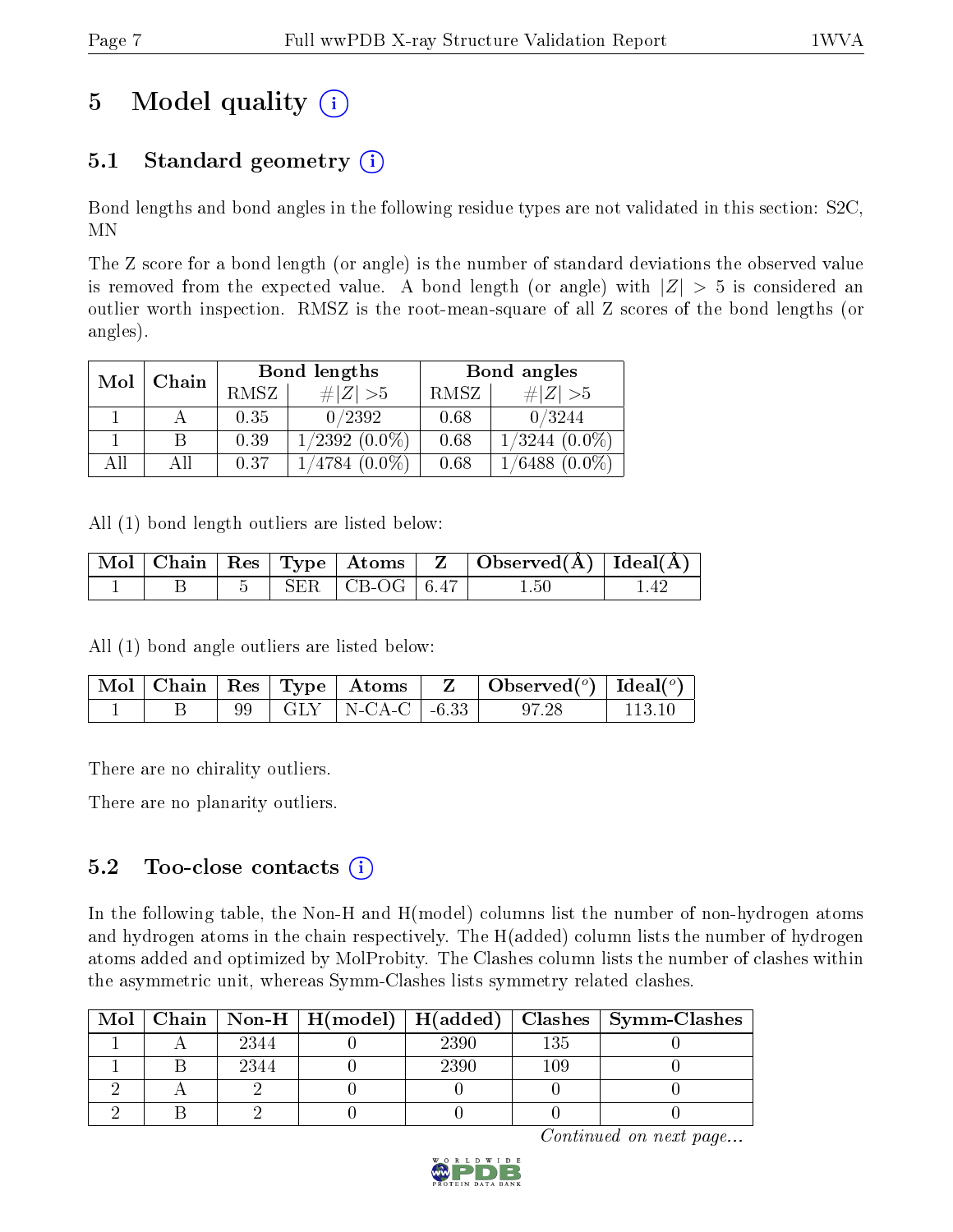|  |     |      | Mol   Chain   Non-H   H(model)   H(added)   Clashes   Symm-Clashes |
|--|-----|------|--------------------------------------------------------------------|
|  |     |      |                                                                    |
|  |     |      |                                                                    |
|  | 106 |      |                                                                    |
|  |     |      |                                                                    |
|  |     | 1800 |                                                                    |

The all-atom clashscore is defined as the number of clashes found per 1000 atoms (including hydrogen atoms). The all-atom clashscore for this structure is 26.

All (244) close contacts within the same asymmetric unit are listed below, sorted by their clash magnitude.

| Atom-1                              | Atom-2                      | Interatomic       | Clash         |
|-------------------------------------|-----------------------------|-------------------|---------------|
|                                     |                             | distance $(A)$    | overlap $(A)$ |
| 1:B:7:THR:HG23                      | 1:B:46:ASP:HB2              | 1.31              | 1.06          |
| $1: A: 53: \text{LEU}: \text{HD}21$ | 1: A:83:LYS:HG2             | 1.47              | 0.94          |
| 1:B:7:THR:HG21                      | 1:B:92:ARG:HH11             | 1.32              | 0.93          |
| $1:A:211:VAL:$ O                    | 1: A:215:THR:HG23           | 1.68              | 0.93          |
| 1:A:10:ILE:H                        | 1:A:10:ILE:HD12             | 1.38              | 0.86          |
| 1:A:79:GLN:O                        | 1:A:83:LYS:HD3              | 1.75              | 0.86          |
| 1:B:11:ILE:HD11                     | 1:B:87:VAL:HG11             | 1.56              | 0.85          |
| 1:B:258:LEU:O                       | 1:B:262:GLU:HG3             | 1.76              | 0.84          |
| 1:A:198:PHE:CE1                     | 1: A:215:THR:HG22           | 2.14              | 0.82          |
| 1:A:37:LEU:HD22                     | $1:$ A:47:VAL:HG11          | 1.62              | 0.81          |
| 1:A:7:THR:HB                        | 1: A:92: ARG: HG2           | 1.64              | 0.79          |
| 1:A:61:ASP:OD2                      | 1:A:69:ASN:HA               | $\overline{1.83}$ | 0.78          |
| 1:A:48:LYS:HG3                      | 1: A:92: ARG: CZ            | 2.13              | 0.78          |
| 1:B:15:PHE:CZ                       | 1:B:17:LYS:HB2              | 2.21              | 0.76          |
| 1:A:19:GLN:HB2                      | $1:A:20:P\overline{RO:HD2}$ | 1.68              | 0.75          |
| 1:B:79:GLN:O                        | 1:B:83:LYS:HD3              | 1.85              | 0.75          |
| 1:A:10:ILE:N                        | 1:A:10:ILE:HD12             | $\overline{2.02}$ | 0.75          |
| 1: A:224: LYS:N                     | 1:A:224:LYS:HD2             | 2.02              | 0.75          |
| 1:A:10:ILE:HD11                     | 1:A:47:VAL:H <sub>G13</sub> | 1.69              | 0.74          |
| 1:B:260:ILE:O                       | 1:B:264:ILE:HG12            | 1.87              | 0.73          |
| 1:A:23:GLY:HA3                      | 1:A:279:ASN:HD21            | 1.53              | 0.72          |
| 1:B:233:VAL:HG21                    | 1:B:278:VAL:HG22            | 1.72              | 0.71          |
| 1:B:15:PHE:O                        | $1:B:99:GLY:\overline{HAS}$ | 1.91              | 0.71          |
| 1:A:233:VAL:HG21                    | $1:$ A:278:VAL:CG2          | $\overline{2.21}$ | 0.70          |
| 1:A:45:CYS:HB2                      | 4:A:2344:HOH:O              | 1.91              | 0.70          |
| 1: A:119: GLY:HA3                   | 1:A:225:ARG:HH21            | 1.57              | 0.70          |
| 1:B:253:THR:HG22                    | 1:B:255:ARG:H               | 1.58              | 0.68          |
| 1:A:233:VAL:HG21                    | 1:A:278:VAL:HG22            | 1.74              | 0.68          |
| 1: A: 152: LEU: HD13                | 1:A:193:LEU:HD21            | 1.76              | 0.67          |

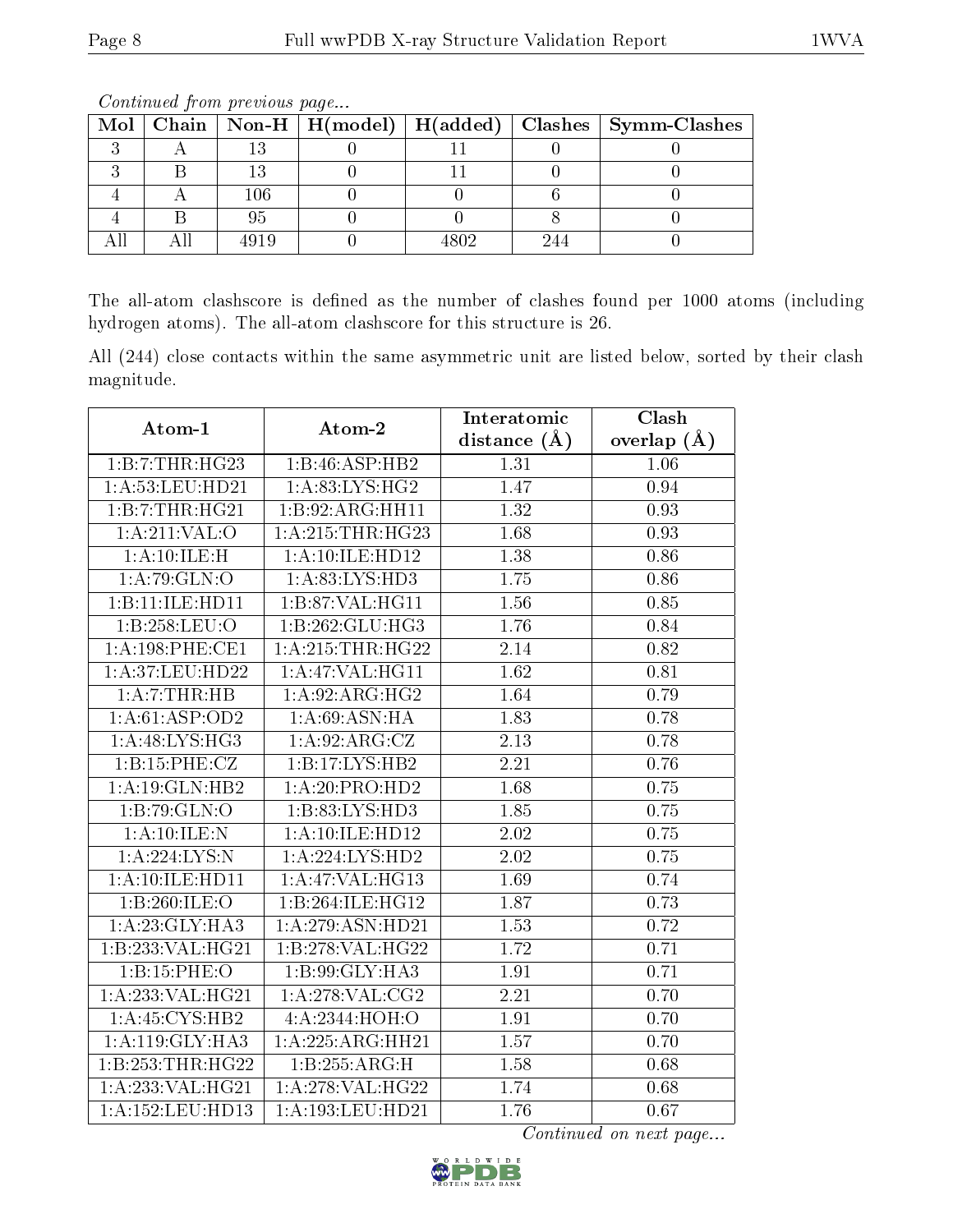| Commuca from previous page |                                | Interatomic    | Clash         |  |
|----------------------------|--------------------------------|----------------|---------------|--|
| Atom-1                     | Atom-2                         | distance $(A)$ | overlap $(A)$ |  |
| 1:B:8:ILE:HD12             | 1:B:47:VAL:H G22               | 1.77           | 0.66          |  |
| 1:B:143:GLN:N              | 1:B:144:PRO:HD2                | 2.09           | 0.66          |  |
| 1: A:89: LYS: NZ           | 1:A:89:LYS:HB2                 | 2.11           | 0.65          |  |
| 1:B:7:THR:HG21             | 1:B:92:ARG:NH1                 | 2.10           | 0.65          |  |
| 1: A: 15: PHE: CZ          | 1:A:17:LYS:HB2                 | 2.31           | 0.65          |  |
| 1: A:28: PRO:HG3           | 1:A:97:LEU:O                   | 1.97           | 0.64          |  |
| 1:B:261:THR:HG21           | 1:B:299:ILE:HG23               | 1.79           | 0.64          |  |
| 1: A:258:LEU:O             | 1: A:262: GLU:HG3              | 1.97           | 0.64          |  |
| 1:A:44:GLU:HB3             | 1:A:313:LYS:NZ                 | 2.11           | 0.64          |  |
| 1:B:6:ARG:HB2              | 4:B:1347:HOH:O                 | 1.98           | 0.64          |  |
| 1:B:53:LEU:HD21            | 1: B:83: LYS: HG2              | 1.80           | 0.64          |  |
| 1:A:153:LYS:HD2            | 1: A: 167: PRO:HG2             | 1.80           | 0.63          |  |
| 1:B:75:LYS:HD2             | 1:B:78:GLU:OE1                 | 1.99           | 0.63          |  |
| 1:B:11:ILE:HD13            | 1: B:50: TYR: HB2              | 1.81           | 0.62          |  |
| 1:A:143:GLN:N              | 1:A:144:PRO:CD                 | 2.62           | 0.62          |  |
| 1:A:46:ASP:HB3             | 1: A:48: LYS: NZ               | 2.15           | 0.61          |  |
| 1:B:295:THR:O              | 1:B:299:ILE:HD13               | 2.01           | 0.61          |  |
| 1:B:230:SER:HA             | 1:B:274:ASP:HB2                | 1.83           | 0.61          |  |
| 1:A:46:ASP:HB3             | 1:A:48:LYS:HE2                 | 1.82           | 0.60          |  |
| 1:A:180:ARG:NH2            | 1: A:235: GLY:O                | 2.34           | 0.60          |  |
| 1:B:149:LEU:HD23           | 1:B:169:ILE:HG13               | 1.84           | 0.60          |  |
| 1:B:180:ARG:NH2            | 1: B: 235: GLY:O               | 2.32           | 0.60          |  |
| 1: A:20: PRO:HG2           | 1:A:21:ARG:NH1                 | 2.16           | 0.60          |  |
| 1:B:233:VAL:HG21           | 1: B: 278: VAL: CG2            | 2.31           | 0.60          |  |
| 1:A:24:VAL:HG12            | 1:A:279:ASN:HB2                | 1.84           | 0.59          |  |
| 1:A:222:ARG:O              | 1:A:223:LYS:HD3                | 2.02           | 0.59          |  |
| 1:A:121:ILE:N              | 1:A:121:ILE:HD12               | 2.17           | 0.59          |  |
| 1: A:143: GLN:N            | 1:A:144:PRO:HD2                | 2.18           | 0.59          |  |
| 1:B:48:LYS:HG3             | 1:B:92:ARG:CZ                  | 2.33           | 0.59          |  |
| 1:B:185:GLY:O              | 1:B:189:ILE:HG12               | 2.03           | 0.59          |  |
| 1: A:16: SER:HB3           | 1: A:25: GLU:HG3               | 1.84           | 0.58          |  |
| 1:B:15:PHE:HB3             | 1:B:103:LEU:HD11               | 1.85           | 0.58          |  |
| 1:B:287:GLU:OE2            | 1:B:291:ARG:NH2                | 2.33           | 0.58          |  |
| 1: A:206:LEU:HB3           | 1: A:210: LYS: HB3             | 1.84           | 0.58          |  |
| 1:A:222:ARG:HB3            | 1: A: 223: LYS: NZ             | 2.19           | 0.58          |  |
| 1:A:53:LEU:CD2             | 1: A:83: LYS: HE2              | 2.33           | 0.58          |  |
| 1: A:53:LEU:HD21           | 1: A:83: LYS: CG               | 2.28           | 0.58          |  |
| 1:A:37:LEU:HD22            | 1:A:47:VAL:CG1                 | 2.32           | 0.58          |  |
| 1:B:88:LYS:HE3             | 1: B:92: ARG:O                 | 2.03           | 0.57          |  |
| 1:B:152:LEU:HD13           | 1:B:193:LEU:HD21               | 1.85           | 0.57          |  |
| 1: B:26: GLU:O             | $1:B:30:VAL$ $\overline{HG23}$ | 2.04           | 0.57          |  |

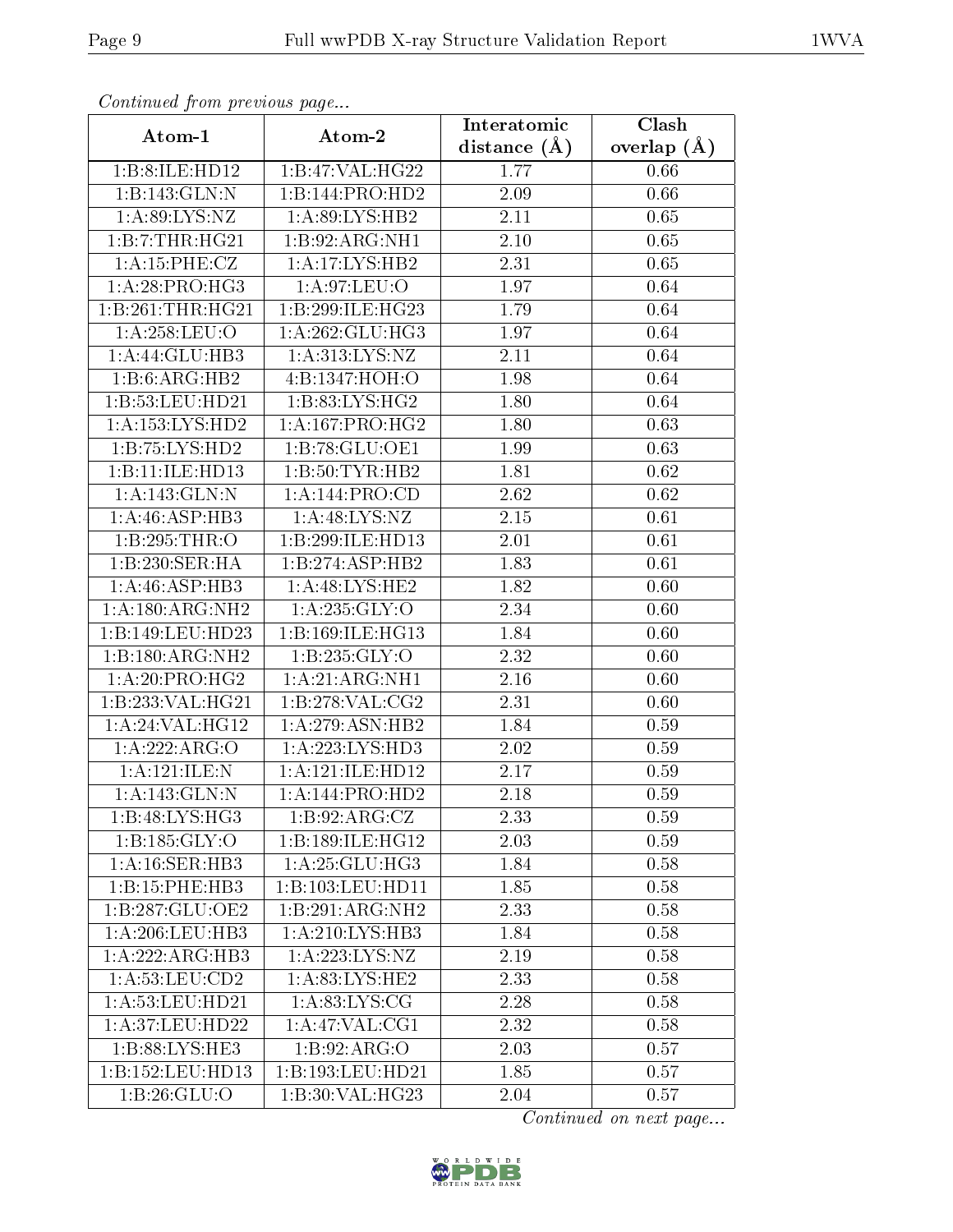| Continuea from previous page |                    | Interatomic    | Clash         |  |
|------------------------------|--------------------|----------------|---------------|--|
| Atom-1                       | Atom-2             | distance $(A)$ | overlap $(A)$ |  |
| 1:B:88:LYS:HA                | 1:B:88:LYS:HE2     | 1.85           | 0.57          |  |
| 1:B:6:ARG:O                  | 1:B:45:CYS:HB3     | 2.05           | 0.56          |  |
| 1:A:233:VAL:CG1              | 1:A:241:THR:HB     | 2.35           | 0.56          |  |
| 1:A:46:ASP:HB3               | 1:A:48:LYS:CE      | 2.34           | 0.56          |  |
| 1:B:143:GLN:H                | 1:B:144:PRO:HD2    | 1.69           | 0.56          |  |
| $1:B:6:ARG:\overline{O}$     | 1: B: 45: CYS: SG  | 2.64           | 0.56          |  |
| 1:A:10:ILE:CD1               | 1: A: 10: ILE:H    | 2.12           | 0.56          |  |
| 1: A: 7:THR: HG23            | 1:A:46:ASP:HB2     | 1.87           | 0.56          |  |
| 1:B:10:ILE:N                 | 1:B:10:ILE:HD12    | 2.21           | 0.55          |  |
| 1:B:143:GLN:H                | 1:B:144:PRO:CD     | 2.19           | 0.55          |  |
| 1: A:30: VAL:HGI1            | 1: A:293: VAL:HG21 | 1.88           | 0.55          |  |
| 1: A:66: ILE: HD11           | 1:A:136:THR:O      | 2.06           | 0.55          |  |
| 1:A:175:VAL:HG11             | 1:A:215:THR:HB     | 1.89           | 0.55          |  |
| 1:B:176:TYR:C                | 1:B:177:ILE:HD12   | 2.26           | 0.55          |  |
| 1: A: 253: THR: HG22         | 1:A:254:TYR:N      | 2.22           | 0.54          |  |
| 1: A:44: GLU:HB3             | 1:A:313:LYS:HZ3    | 1.69           | 0.54          |  |
| 1: A:26: GLU:CD              | 1: A:280:PRO:HG2   | 2.28           | 0.54          |  |
| 1:A:89:LYS:HZ2               | 1:A:89:LYS:HB2     | 1.72           | 0.54          |  |
| 1: A: 35: GLY: O             | 1: A:39: LYS: HG3  | 2.07           | 0.54          |  |
| 1: A:129: ILE: HG12          | 1:A:145:VAL:CG1    | 2.38           | 0.54          |  |
| 1:A:129:ILE:HD11             | 1:A:152:LEU:CD2    | 2.38           | 0.54          |  |
| 1: A: 43: GLN: HE22          | 1:A:301:LEU:HD22   | 1.74           | 0.54          |  |
| 1:B:77:SER:O                 | 1:B:106:GLY:HA3    | 2.08           | 0.53          |  |
| 1:A:143:GLN:H                | 1: A:144: PRO:CD   | 2.22           | 0.53          |  |
| 1:A:244:THR:HG22             | 1: A:277: GLU:O    | 2.08           | 0.53          |  |
| 1: A: 253: THR: HG21         | 4:A:2403:HOH:O     | 2.08           | 0.53          |  |
| 1:B:143:GLN:N                | 1:B:144:PRO:CD     | 2.71           | 0.53          |  |
| 1: A:63: PRO:HG3             | 4: A:2408:HOH:O    | 2.08           | 0.53          |  |
| 1:A:30:VAL:HG21              | 1: A:280: PRO:HG3  | 1.90           | 0.53          |  |
| 1:B:211:VAL:O                | 1:B:215:THR:HG23   | 2.08           | 0.53          |  |
| $1:B:245:GLY:H\,A3$          | 4: B: 1350: HOH:O  | 2.09           | 0.53          |  |
| 1:B:43:GLN:HE22              | 1:B:301:LEU:HD22   | 1.73           | 0.53          |  |
| 1: A:53:LEU:HD22             | 1: A:83: LYS: HE2  | 1.89           | 0.52          |  |
| 1:B:126:HIS:CD2              | 1:B:181:ASP:HB3    | 2.44           | 0.52          |  |
| 1:B:48:LYS:HG3               | 1:B:92:ARG:NE      | 2.24           | 0.52          |  |
| 1: A:30: VAL:CG1             | 1:A:293:VAL:HG21   | 2.39           | 0.52          |  |
| 1:B:93:ILE:HD12              | 1:B:270:LEU:O      | 2.09           | 0.52          |  |
| 1:B:224:LYS:HE3              | 1:B:224:LYS:N      | 2.24           | 0.52          |  |
| 1: B: 233: VAL: CG1          | 1:B:241:THR:HB     | 2.40           | 0.52          |  |
| 1:B:224:LYS:CA               | 1:B:224:LYS:HE3    | 2.40           | 0.51          |  |
| 1:B:8:ILE:HG22               | 1:B:10:ILE:HD12    | 1.92           | 0.51          |  |

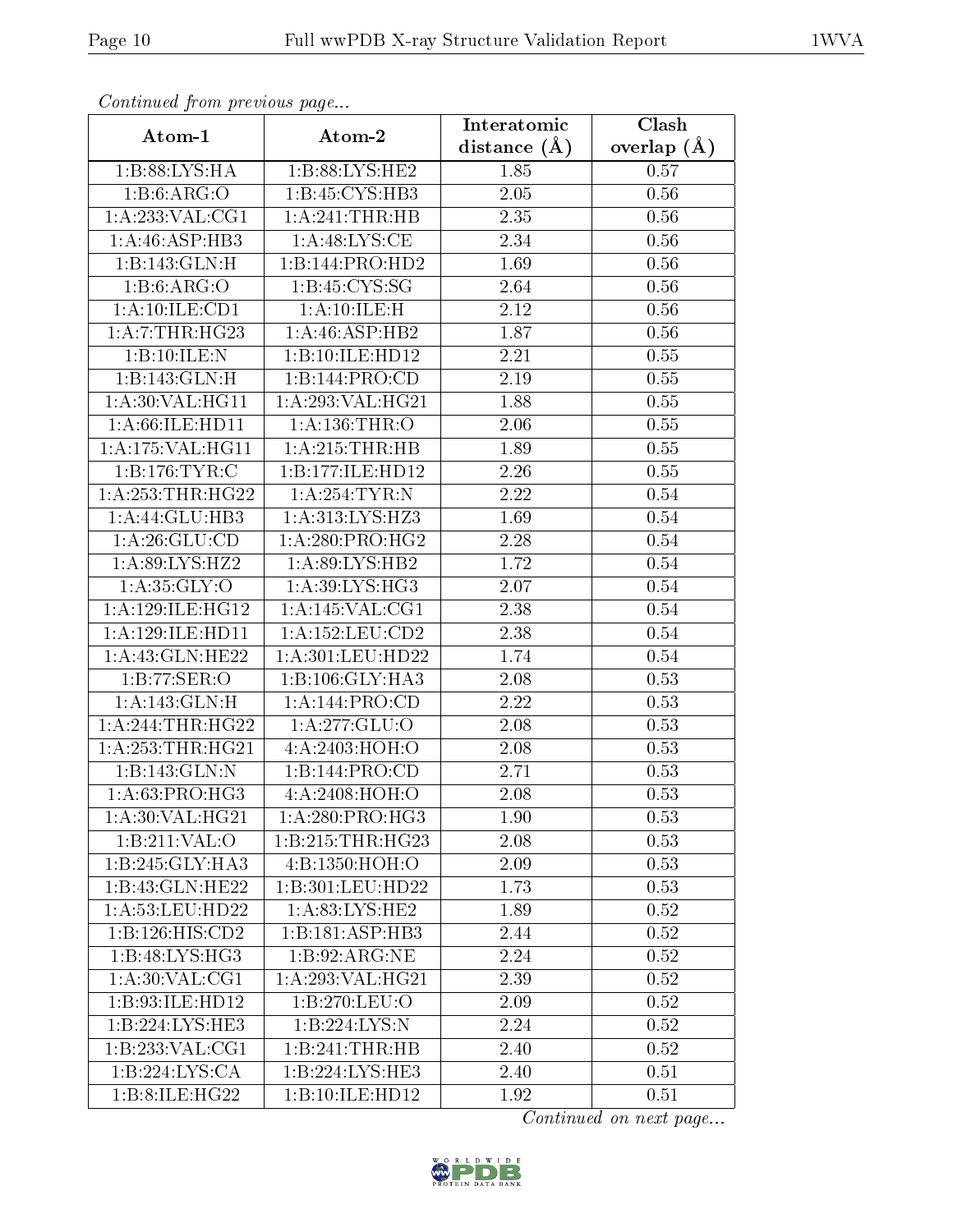| Continuea from previous page                       |                      | Interatomic    | Clash         |  |
|----------------------------------------------------|----------------------|----------------|---------------|--|
| Atom-1                                             | Atom-2               | distance $(A)$ | overlap $(A)$ |  |
| 1:B:87:VAL:HG21                                    | 1:B:94:SER:HB3       | 1.91           | 0.51          |  |
| 1:A:7:THR:CB                                       | 1:A:92:ARG:HG2       | 2.39           | 0.51          |  |
| 1:B:29:THR:O                                       | 1:B:33:LYS:HG3       | $2.10\,$       | 0.51          |  |
| 1:B:84:VAL:O                                       | 1:B:87:VAL:HG22      | 2.11           | 0.51          |  |
| 1: A: 131: THE: OG1                                | 1: A: 134: THR: HG23 | 2.11           | 0.51          |  |
| 1:A:171:ALA:HB1                                    | 1:A:195:ILE:HD13     | 1.92           | 0.50          |  |
| 1:A:16:SER:HB3                                     | 1: A:25: GLU:CG      | 2.41           | 0.50          |  |
| 1: A:93: ILE: HD12                                 | 1: A:271:SER:HA      | 1.93           | 0.50          |  |
| 1: B: 83: LYS: O                                   | 1:B:87:VAL:HG13      | 2.12           | 0.50          |  |
| 1: A:129: ILE: HG23                                | 1:A:129:ILE:O        | 2.11           | 0.50          |  |
| 1: B:86: GLU:OE2                                   | 1:B:90:ASN:ND2       | 2.43           | 0.50          |  |
| 1:B:129:ILE:HG12                                   | 1:B:129:ILE:O        | 2.12           | 0.49          |  |
| 1: A:31: LEU: HD13                                 | 1: A:97:LEU:HD22     | 1.94           | 0.49          |  |
| 1:B:153:LYS:HD2                                    | 4:B:1407:HOH:O       | 2.11           | 0.49          |  |
| 1:B:313:LYS:HD2                                    | 1:B:313:LYS:N        | 2.27           | 0.49          |  |
| 1: A:93: ILE: HD12                                 | 1: A:270:LEU:O       | 2.12           | 0.49          |  |
| 1: A:37: LEU:O                                     | 1: A:41: LYS:HG3     | 2.13           | 0.49          |  |
| 1: A:285:THR:OG1                                   | 1: A:287: GLU:HG3    | 2.12           | 0.49          |  |
| 1:B:53:LEU:CD2                                     | 1: B: 83: LYS: HG2   | 2.41           | 0.49          |  |
| 1: A:108: ILE: HG <sub>21</sub>                    | 1:A:169:ILE:HD13     | 1.95           | 0.48          |  |
| 1:B:19:GLN:NE2                                     | 1:B:21:ARG:O         | 2.47           | 0.48          |  |
| 1: A:118: LEU: C                                   | 1:A:118:LEU:HD12     | 2.34           | 0.48          |  |
| 1:A:149:LEU:HA                                     | 1: A: 169: ILE: O    | 2.13           | 0.48          |  |
| 1: A: 180: ARG: HG3                                | 1:A:248:VAL:HG11     | 1.94           | 0.48          |  |
| 1: A:44: GLU:HG2                                   | 4:A:2411:HOH:O       | 2.13           | 0.48          |  |
| 1: A:129: ILE: HG12                                | 1:A:145:VAL:HG12     | 1.95           | 0.48          |  |
| 1:B:233:VAL:HG13                                   | 1:B:241:THR:HG21     | 1.94           | 0.48          |  |
| 1:B:244:THR:HG22                                   | 1: B: 277: GLU: O    | 2.13           | 0.48          |  |
| $1:B:27:\overline{\text{GLY}}:\overline{\text{N}}$ | 1:B:28:PRO:CD        | 2.77           | 0.48          |  |
| 1:B:6:ARG:HG3                                      | 1:B:6:ARG:HH11       | 1.79           | 0.47          |  |
| 1: A:48: LYS: HG3                                  | 1:A:92:ARG:NH1       | 2.28           | 0.47          |  |
| 1:B:171:ALA:HB1                                    | 1:B:195:ILE:HD13     | 1.97           | 0.47          |  |
| 1: A:66: ILE: HG12                                 | 1: A:66: ILE: O      | 2.15           | 0.47          |  |
| 1:A:219:LEU:HD22                                   | 1:A:225:ARG:NH2      | 2.30           | 0.47          |  |
| 1:A:120:VAL:CC                                     | 1:A:121:ILE:HD12     | 2.34           | 0.47          |  |
| 1:A:119:GLY:CA                                     | 1:A:225:ARG:HH21     | 2.26           | 0.47          |  |
| 1:A:7:THR:CG2                                      | 1: A:48: LYS: HE2    | 2.45           | 0.47          |  |
| 1:B:77:SER:HB2                                     | 1:B:106:GLY:N        | 2.29           | 0.47          |  |
| 1:B:233:VAL:HG12                                   | 1:B:244:THR:HG21     | 1.95           | 0.47          |  |
| 1:A:128:ASP:HB3                                    | 1:A:144:PRO:HD2      | 1.97           | 0.47          |  |
| 1:B:127:THR:HG23                                   | 1:B:179:LEU:HD22     | 1.96           | 0.47          |  |

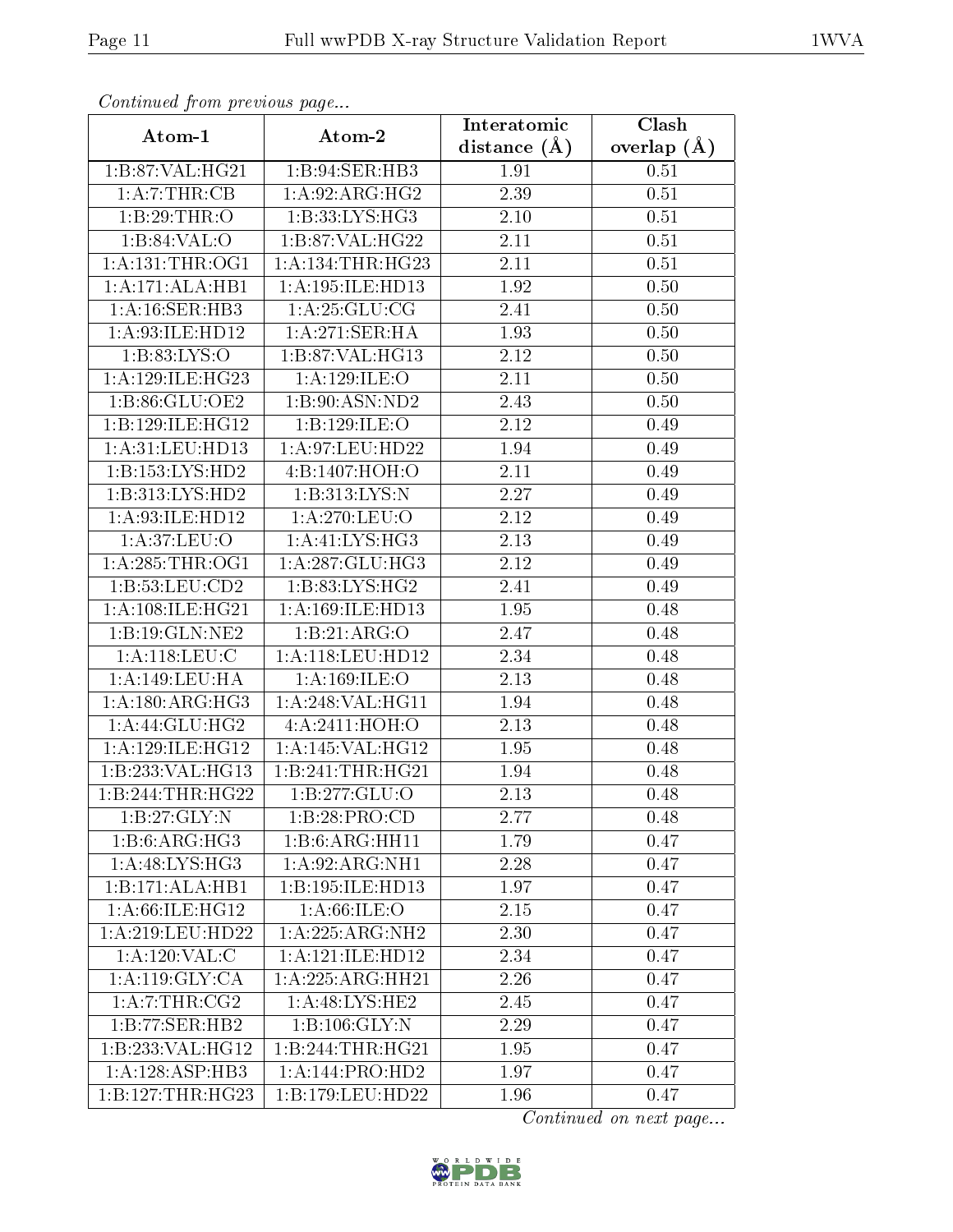| Continuatu jibin previous puge |                              | Interatomic       | Clash           |
|--------------------------------|------------------------------|-------------------|-----------------|
| Atom-1                         | Atom-2                       | distance $(\AA)$  | overlap $(\AA)$ |
| 1:B:35:GLY:O                   | 1:B:39:LYS:HG3               | 2.14              | 0.47            |
| 1:A:61:ASP:OD1                 | 1:A:71:ARG:HB2               | $\overline{2.15}$ | 0.47            |
| 1:B:177:JLE:N                  | 1:B:177:ILE:HD12             | 2.30              | 0.46            |
| 1: A: 7:THR: HG23              | 1: A:48: LYS: HE2            | 1.96              | 0.46            |
| 1:B:88:LYS:HA                  | 1: B:88: LYS:CE              | 2.46              | 0.46            |
| 1: A:253:THR:CG2               | 1: A:254:TYR:N               | 2.79              | 0.46            |
| 1: A:265:TYR:CE2               | 1: A:305: GLY:HA2            | $\overline{2}.51$ | 0.46            |
| 1:B:111:HIS:CE1                | 1:B:271:SER:HB3              | 2.51              | 0.46            |
| 1:B:83:LYS:N                   | 1: B: 83: LYS: CD            | 2.78              | 0.46            |
| 1:A:285:THR:H                  | 1: A:288: GLU:HG3            | 1.81              | 0.46            |
| 1: A:219: LEU: HD22            | 1:A:225:ARG:HH21             | 1.81              | 0.46            |
| 1:B:64:PHE:CE2                 | 1:B:159:VAL:HG22             | 2.51              | 0.46            |
| 1: A: 127: THR: HG21           | 1:A:190:LEU:HD11             | 1.97              | 0.46            |
| 1: A:50: TYR:OH                | 1:A:92:ARG:NH1               | 2.49              | 0.46            |
| 1:B:126:HIS:HB3                | 4:B:1329:HOH:O               | 2.14              | 0.46            |
| 1:B:48:LYS:HE3                 | 1:B:48:LYS:HA                | 1.98              | 0.46            |
| 1:A:170:SER:HB3                | 4:A:2395:HOH:O               | 2.16              | 0.45            |
| 1:A:124:ASP:HB3                | 1: A: 126: HIS: O            | 2.16              | 0.45            |
| 1:A:171:ALA:HB1                | 1:A:195:ILE:CD1              | 2.46              | 0.45            |
| 1:B:75:LYS:O                   | 1:B:79:GLN:HB2               | 2.17              | 0.45            |
| 1: A:81: ALA:O                 | 1: A:110: GLY:HA3            | 2.17              | 0.45            |
| 1: A: 150: LYS: HA             | 1: A: 167: PRO: HB3          | 1.97              | 0.45            |
| 1:B:50:TYR:CE2                 | 1:B:87:VAL:HG12              | 2.52              | 0.45            |
| 1:A:287:GLU:OE2                | 1: A:288: GLU:HG2            | 2.16              | 0.45            |
| 1:B:83:LYS:HD2                 | 1: B: 83: LYS: N             | 2.32              | 0.45            |
| 1:B:117:ASP:O                  | 1:B:225:ARG:HD2              | 2.15              | 0.45            |
| 1:A:15:PHE:HB2                 | 1:A:55:PHE:CE2               | 2.52              | 0.45            |
| 1:B:132:PRO:HD2                | 1:B:157:PRO:HD2              | 1.98              | 0.45            |
| 1:A:152:LEU:CD1                | 1:A:193:LEU:HD21             | 2.47              | 0.45            |
| 1:B:287:GLU:O                  | 1:B:291:ARG:HB2              | 2.16              | 0.44            |
| 1:A:152:LEU:O                  | $1:A:\overline{155:LYS:HG2}$ | 2.17              | 0.44            |
| 1:B:60:ASN:HB2                 | 4:B:1398:HOH:O               | 2.17              | 0.44            |
| 1: A:129: ILE: HD13            | 1:A:129:ILE:O                | 2.18              | 0.44            |
| 1:B:118:LEU:HD12               | 1:B:118:LEU:C                | 2.38              | 0.44            |
| 1:B:21:ARG:HD2                 | 1:B:282:LEU:HD11             | 1.99              | 0.44            |
| 1: B:87: VAL:CG2               | 1:B:94:SER:HB3               | 2.47              | 0.44            |
| 1:A:120:VAL:HB                 | 1:A:174:ILE:HG12             | 2.00              | 0.44            |
| 1: A:23: GLY:HA3               | 1:A:279:ASN:ND2              | 2.28              | 0.44            |
| 1: A:260: ILE:O                | 1: A:264: ILE: HG12          | 2.17              | 0.44            |
| 1:B:15:PHE:CZ                  | 1:B:73:VAL:HA                | 2.53              | 0.44            |
| 1:A:222:ARG:HB3                | 1:A:223:LYS:HZ3              | 1.81              | 0.43            |

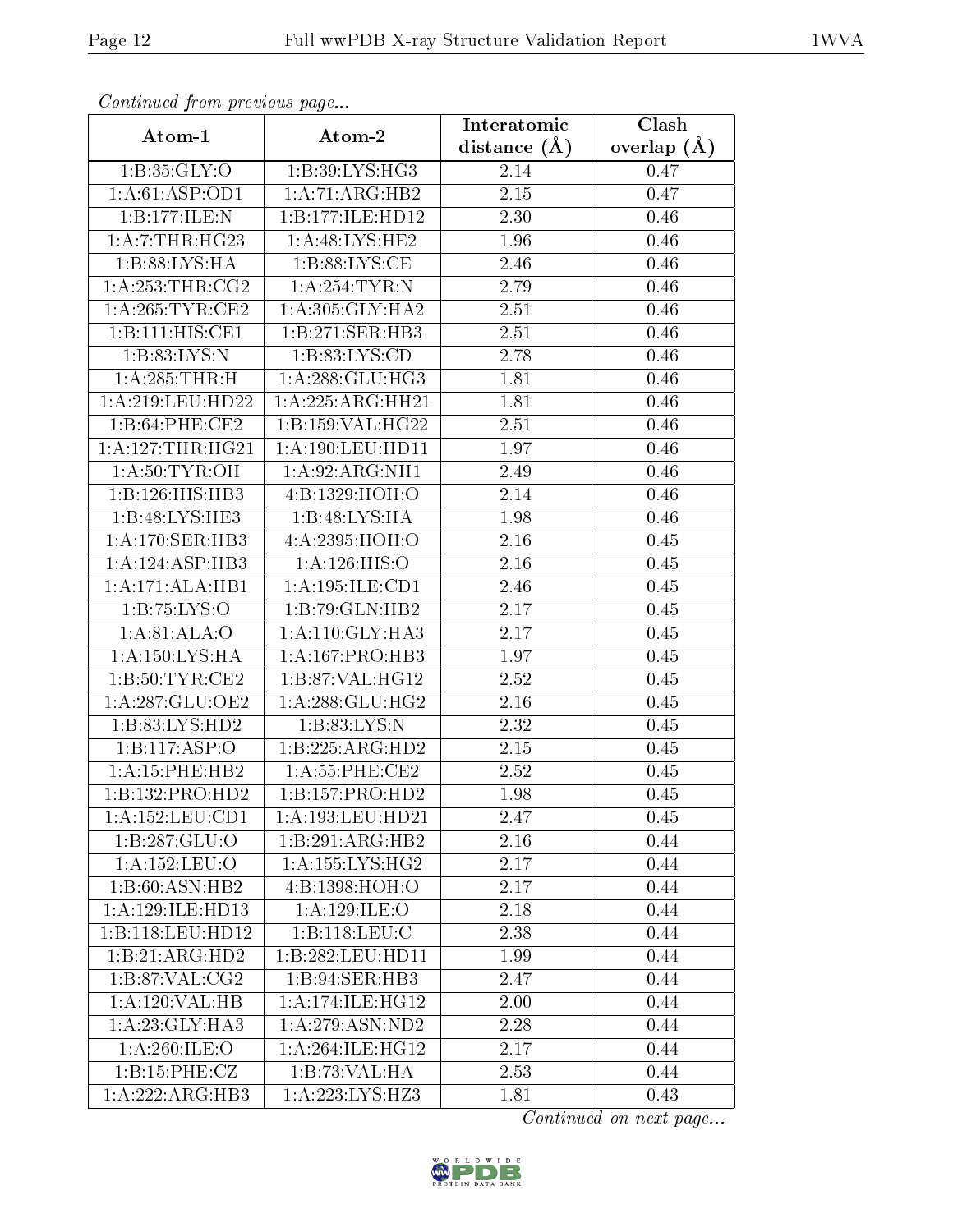| Continuea from previous page |                     | Interatomic       | Clash         |  |
|------------------------------|---------------------|-------------------|---------------|--|
| Atom-1                       | Atom-2              | distance $(A)$    | overlap $(A)$ |  |
| 1: A:87: VAL:HG23            | 1: A:88: LYS: N     | 2.33              | 0.43          |  |
| 1: A: 198: PHE: CD1          | 1: A:215:THR:HG22   | $\overline{2.52}$ | 0.43          |  |
| 1:B:219:LEU:HA               | 1:B:225:ARG:HH21    | 1.82              | 0.43          |  |
| $1:B:47:\overline{VAL:O}$    | 1:B:48:LYS:HE3      | 2.18              | 0.43          |  |
| 1:B:253:THR:HG22             | 1:B:254:TYR:N       | 2.33              | 0.43          |  |
| 1: A:87:VAL:CG2              | 1: A:88: LYS: N     | 2.82              | 0.43          |  |
| 1:A:132:PRO:HD2              | 1: A: 157: PRO: HD2 | $2.00\,$          | 0.43          |  |
| 1:A:224:LYS:N                | 1: A:224:LYS:CD     | 2.79              | 0.43          |  |
| 1:B:307:ALA:HB1              | 4:B:1366:HOH:O      | 2.18              | 0.43          |  |
| 1: A:69: ASN: N              | 1:A:70:PRO:CD       | 2.82              | 0.43          |  |
| 1:B:7:THR:HB                 | 1:B:92:ARG:HG2      | 2.00              | 0.43          |  |
| 1:A:129:ILE:CD1              | 1:A:129:ILE:O       | 2.67              | 0.43          |  |
| 1: A:89: LYS:C               | 1: A:91: GLY: H     | 2.20              | 0.43          |  |
| 1: A:118: LEU: HD12          | 1: A:118: LEU:O     | 2.19              | 0.43          |  |
| 1:B:6:ARG:NH1                | 1:B:6:ARG:HG3       | 2.34              | 0.43          |  |
| 1:A:131:THR:HB               | 1: A: 132: PRO:CD   | 2.49              | 0.42          |  |
| 1: A: 43: GLN: NE2           | 1:A:301:LEU:HD22    | 2.33              | 0.42          |  |
| 1:B:262:GLU:O                | 1:B:266:LYS:HG3     | 2.18              | 0.42          |  |
| 1:B:22:GLY:O                 | 1:B:25:GLU:HG3      | 2.19              | 0.42          |  |
| 1: A:22: GLY:O               | 1:A:25:GLU:HG3      | 2.19              | 0.42          |  |
| 1:A:6:ARG:HD3                | 1: A:6:ARG:HA       | 1.87              | 0.42          |  |
| 1: A:48: LYS: HG3            | 1: A:92: ARG: NE    | 2.35              | 0.42          |  |
| 1:A:152:LEU:HD12             | 1:A:152:LEU:HA      | 1.82              | 0.42          |  |
| 1:A:222:ARG:HB3              | 1:A:223:LYS:HZ2     | 1.83              | 0.42          |  |
| 1:A:87:VAL:HG21              | 1:A:94:SER:HB3      | 2.02              | 0.42          |  |
| 1:B:224:LYS:HA               | 1:B:224:LYS:HE3     | $\overline{2}.02$ | 0.42          |  |
| 1:A:121:ILE:HD13             | 1:A:227:ILE:HG23    | 2.03              | 0.41          |  |
| 1:B:130:ASN:HB2              | 1: B: 142: GLY: O   | 2.20              | 0.41          |  |
| 1:B:73:VAL:HG21              | 1:B:140:LEU:HD12    | 2.03              | 0.41          |  |
| 1: A:119: GLY:HA3            | 1:A:225:ARG:NH2     | 2.31              | 0.41          |  |
| 1:A:121:ILE:CD1              | 1:A:121:ILE:N       | 2.83              | 0.41          |  |
| 1:A:6:ARG:HD2                | 4:A:2386:HOH:O      | 2.20              | 0.41          |  |
| 1:A:121:ILE:HD11             | 1:A:219:LEU:HD13    | 2.02              | 0.41          |  |
| 1:B:209:GLY:HA2              | 1: B: 259: TYR: CE2 | 2.55              | 0.41          |  |
| 1:B:237:ASP:HA               | 1:B:238:PRO:HD3     | 1.96              | 0.41          |  |
| 1:B:180:ARG:HD2              | 1:B:248:VAL:HB      | 2.02              | 0.41          |  |
| 1: B: 253: THR: CG2          | 4:B:1355:HOH:O      | 2.69              | 0.41          |  |
| 1:B:69:ASN:N                 | 1:B:70:PRO:CD       | 2.84              | 0.41          |  |
| 1:B:140:LEU:O                | 1:B:144:PRO:HD3     | 2.21              | 0.41          |  |
| 1:B:253:THR:HG22             | 4:B:1355:HOH:O      | 2.21              | 0.41          |  |
| 1:B:16:SER:HB3               | 1:B:25:GLU:CG       | 2.51              | 0.41          |  |

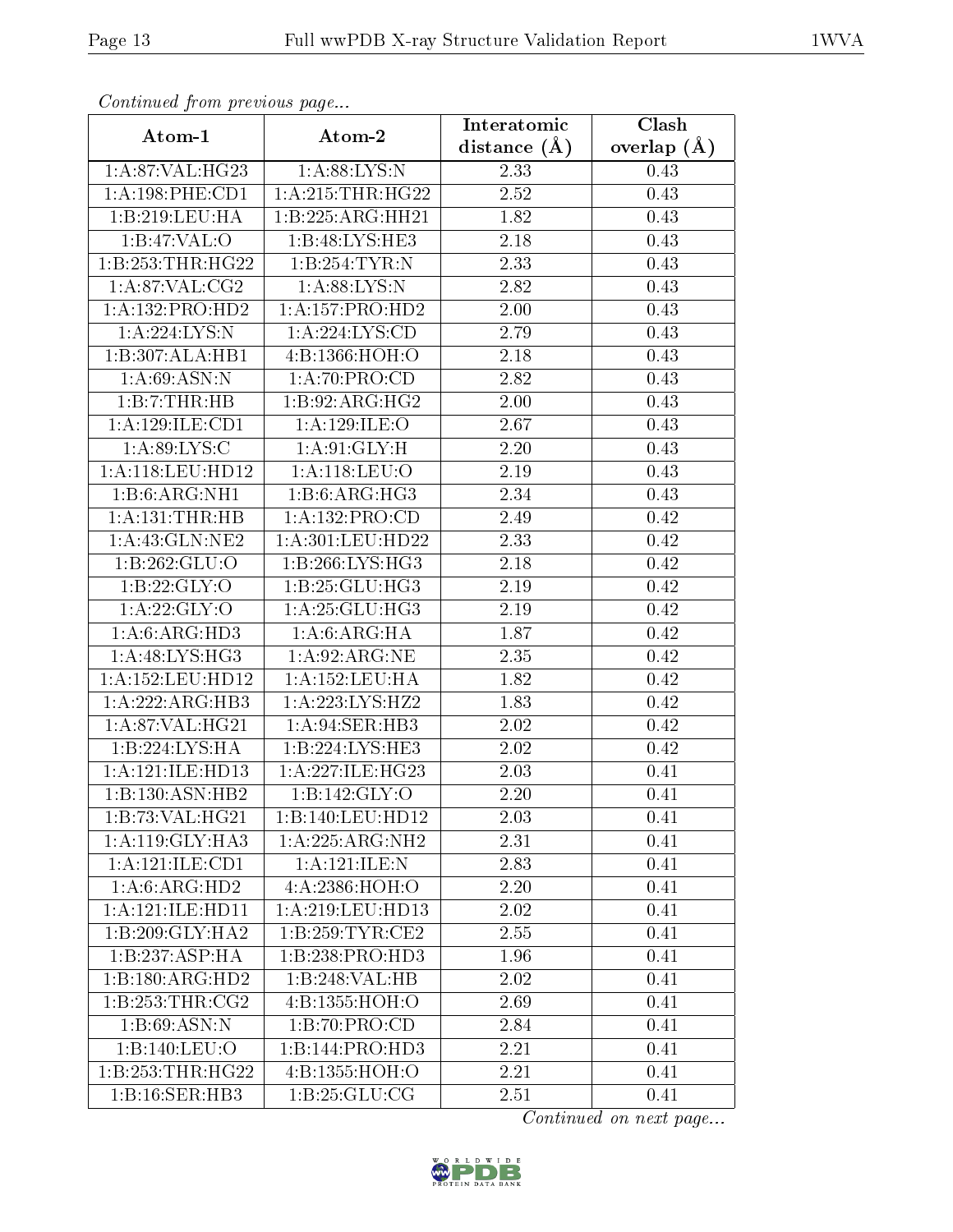| Atom-1               | Atom-2                       | Interatomic<br>distance $(A)$ | Clash<br>overlap $(A)$ |
|----------------------|------------------------------|-------------------------------|------------------------|
| 1: A: 130: ASN: ND2  | 1: A: 183: ASP: OD2          | 2.50                          | 0.41                   |
| 1: A:305: GLY:O      | $1:A:311:AS\overline{N:ND2}$ | 2.49                          | 0.41                   |
| 1:A:233:VAL:HG12     | 1: A:244:THR:HG21            | 2.03                          | 0.40                   |
| 1: A: 253: THR: HG22 | 1:A:255:ARG:H                | 1.86                          | 0.40                   |
| 1: A:84:VAL:O        | 1: A:88: LYS: HG2            | 2.21                          | 0.40                   |
| 1:B:289:VAL:O        | 1:B:293:VAL:HG23             | 2.22                          | 0.40                   |
| 1: B:6: ARG:O        | 1: B: 45: CYS: CB            | 2.68                          | 0.40                   |
| 1: A: 131: THR: HG22 | 1:A:146:SER:HB2              | 2.03                          | 0.40                   |
| 1:B:64:PHE:O         | 1:B:65:GLN:HB2               | 2.22                          | 0.40                   |
| 1: B: 313: LYS: CD   | 1: B: 313: LYS: N            | 2.85                          | 0.40                   |

There are no symmetry-related clashes.

### 5.3 Torsion angles (i)

#### 5.3.1 Protein backbone (i)

In the following table, the Percentiles column shows the percent Ramachandran outliers of the chain as a percentile score with respect to all X-ray entries followed by that with respect to entries of similar resolution.

The Analysed column shows the number of residues for which the backbone conformation was analysed, and the total number of residues.

| Mol | Chain | Analysed                     | Favoured       | Allowed   Outliers |          | Percentiles                     |
|-----|-------|------------------------------|----------------|--------------------|----------|---------------------------------|
|     | А     | $307/322(95\%)$   283 (92\%) |                | 22 (7\%)           | $2(1\%)$ | <b>22</b><br>$\vert$ 11 $\vert$ |
|     |       | 307/322(95%)                 | 289 (94 $\%$ ) | 17(6%)             | $1(0\%)$ | 32                              |
| All | Аll   | $614/644$ (95%)   572 (93%)  |                | 39 (6\%)           | $3(0\%)$ | 17<br>29                        |

All (3) Ramachandran outliers are listed below:

| Mol | Chain | Res | Type |
|-----|-------|-----|------|
|     |       | 43  | GL N |
|     |       | 143 | GL N |
|     |       | 143 | 71 N |

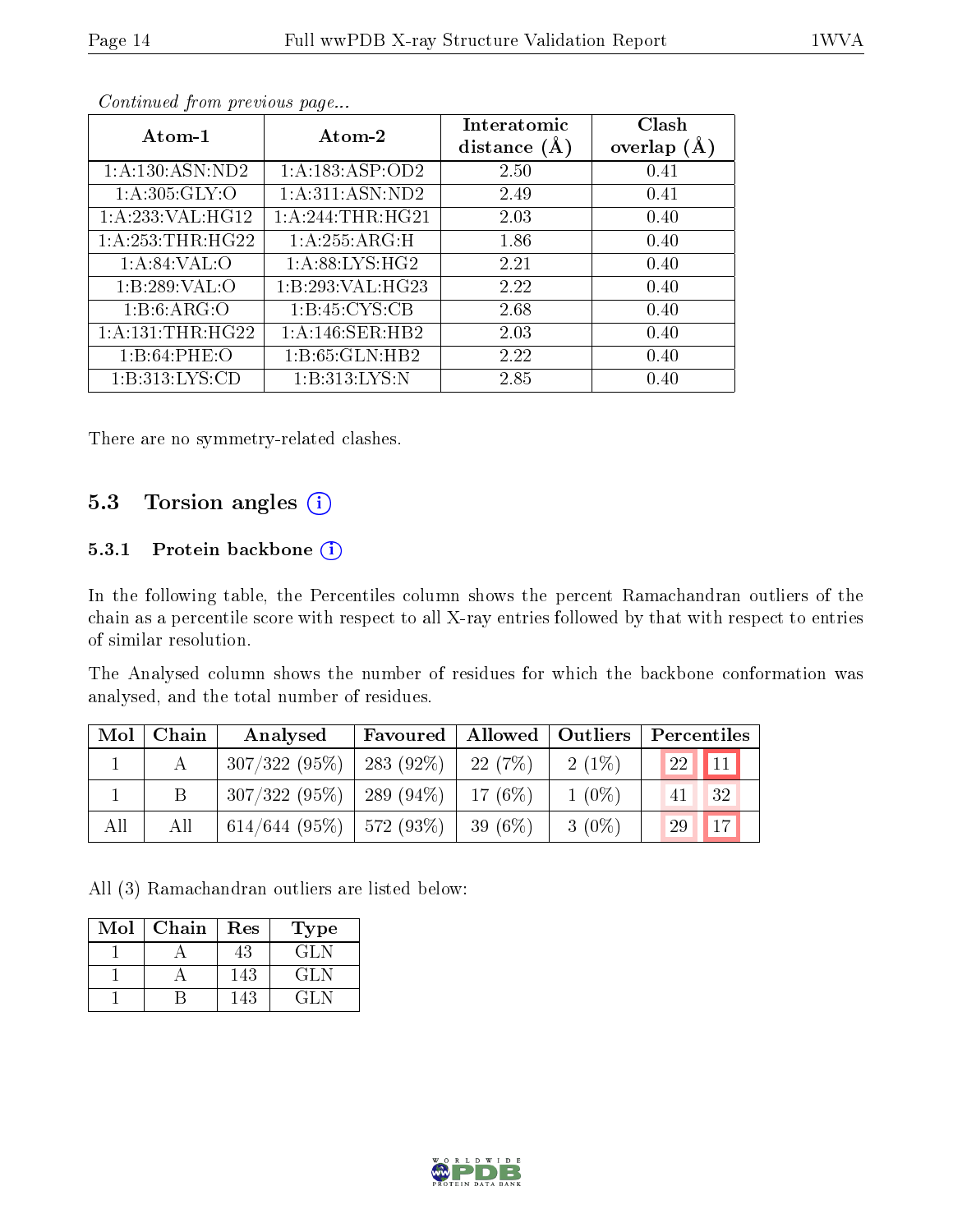#### 5.3.2 Protein sidechains  $(i)$

In the following table, the Percentiles column shows the percent sidechain outliers of the chain as a percentile score with respect to all X-ray entries followed by that with respect to entries of similar resolution.

The Analysed column shows the number of residues for which the sidechain conformation was analysed, and the total number of residues.

| Mol | Chain | Analysed        | Rotameric    | Outliers  | Percentiles |                 |
|-----|-------|-----------------|--------------|-----------|-------------|-----------------|
|     |       | $258/270(96\%)$ | 247 $(96\%)$ | 11 $(4%)$ | 29          | 14              |
|     |       | $258/270(96\%)$ | 246 $(95%)$  | 12(5%)    | 26          | 11 <sub>1</sub> |
| All | Аll   | $516/540(96\%)$ | 493 $(96\%)$ | 23 $(4%)$ | 27          | 12              |

All (23) residues with a non-rotameric sidechain are listed below:

| Mol            | Chain                   | Res              | Type                      |
|----------------|-------------------------|------------------|---------------------------|
| $\overline{1}$ | A                       | 8                | ILE                       |
| $\overline{1}$ | $\overline{\rm A}$      | $\overline{60}$  | $\overline{\mathrm{ASN}}$ |
| $\mathbf{1}$   | $\overline{A}$          | 66               | ILE                       |
| $\overline{1}$ | $\overline{A}$          | 101              | <b>HIS</b>                |
| $\overline{1}$ | $\overline{A}$          | 129              | ILE                       |
| $\overline{1}$ | $\overline{A}$          | 141              | $\overline{H}$ IS         |
| $\mathbf{1}$   | $\overline{A}$          | $\overline{152}$ | $\overline{\textrm{LEU}}$ |
| $\mathbf{1}$   | $\overline{A}$          | 169              | ILE                       |
| $\overline{1}$ | $\overline{A}$          | 174              | <b>ILE</b>                |
| $\overline{1}$ | $\overline{A}$          | 273              | $\overline{\text{LEU}}$   |
| $\overline{1}$ | $\overline{A}$          | 279              | $\overline{\mathrm{ASN}}$ |
| $\overline{1}$ | $\overline{\mathbf{B}}$ | 44               | $\overline{{\rm GLU}}$    |
| $\overline{1}$ | $\overline{\text{B}}$   | 48               | <b>LYS</b>                |
| $\overline{1}$ | $\overline{\mathrm{B}}$ | 69               | $\overline{\mathrm{ASN}}$ |
| $\mathbf{1}$   | $\overline{\mathrm{B}}$ | 95               | $\overline{\text{LEU}}$   |
| $\mathbf{1}$   | $\overline{\mathrm{B}}$ | 141              | <b>HIS</b>                |
| $\overline{1}$ | $\overline{\mathrm{B}}$ | $\overline{152}$ | $\overline{\text{LEU}}$   |
| $\overline{1}$ | $\overline{\mathrm{B}}$ | $\overline{1}58$ | ASP                       |
| $\mathbf{1}$   | $\overline{\mathrm{B}}$ | 224              | $\overline{\text{LYS}}$   |
| $\mathbf{1}$   | $\overline{\mathrm{B}}$ | 273              | LEU                       |
| $\mathbf{1}$   | $\overline{\mathrm{B}}$ | 287              | $\widetilde{{\rm GLU}}$   |
| $\overline{1}$ | $\overline{\mathrm{B}}$ | 290              | THR                       |
| $\overline{1}$ | $\overline{\mathrm{B}}$ | 306              | LEU                       |

Some sidechains can be flipped to improve hydrogen bonding and reduce clashes. All (9) such sidechains are listed below:

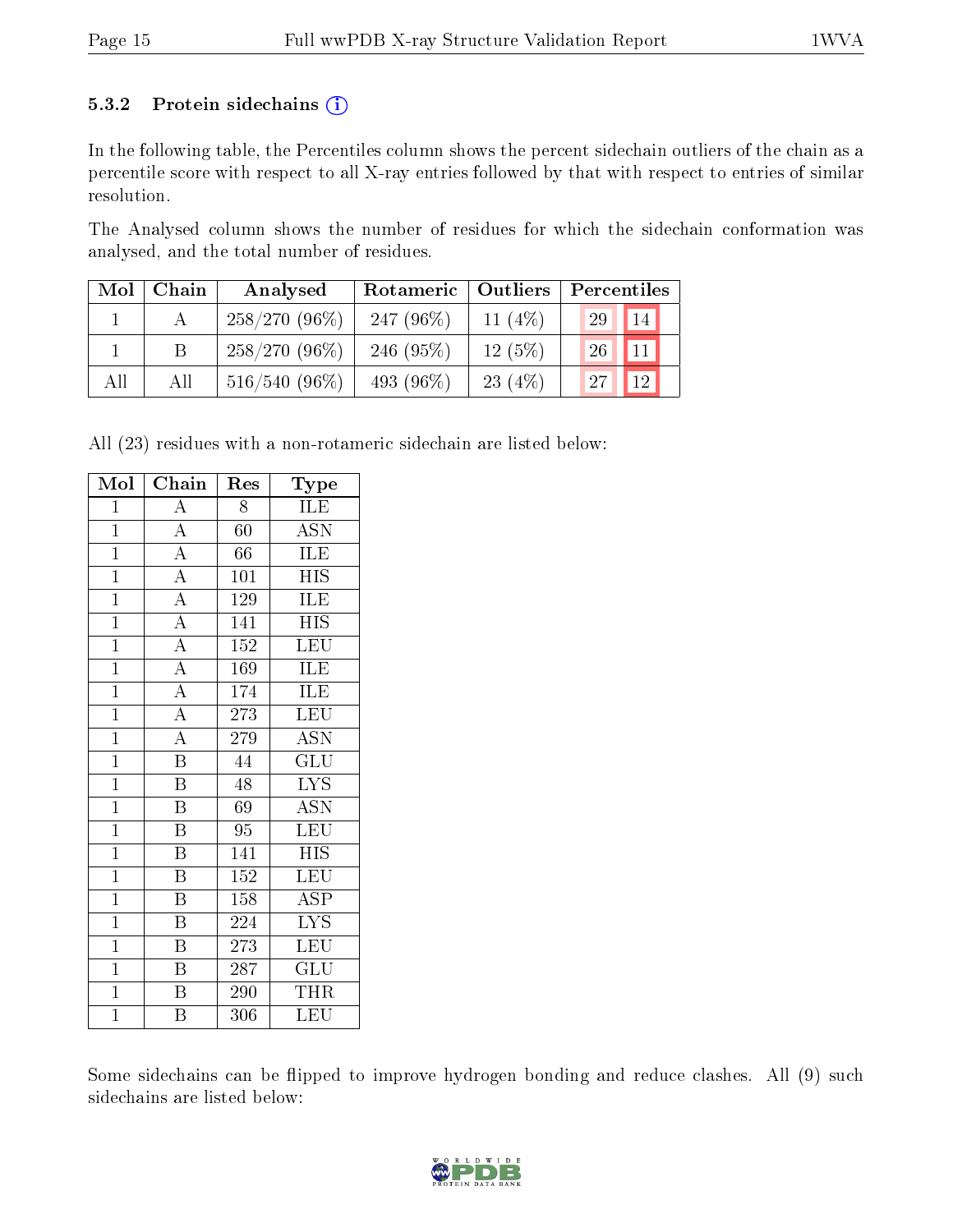| Mol | Chain | Res | <b>Type</b>  |
|-----|-------|-----|--------------|
| 1   | А     | 43  | <b>GLN</b>   |
| 1   | А     | 65  | GLN          |
| 1   | A     | 79  | $_{\rm GLN}$ |
| 1   | А     | 115 | HIS          |
| 1   | А     | 279 | <b>ASN</b>   |
| 1   | В     | 43  | <b>GLN</b>   |
| 1   | В     | 90  | <b>ASN</b>   |
|     | R     | 115 | <b>HIS</b>   |
|     |       | 143 | GLN          |

#### $5.3.3$  RNA  $(i)$

There are no RNA molecules in this entry.

#### 5.4 Non-standard residues in protein, DNA, RNA chains (i)

There are no non-standard protein/DNA/RNA residues in this entry.

#### 5.5 Carbohydrates (i)

There are no carbohydrates in this entry.

### 5.6 Ligand geometry  $(i)$

Of 6 ligands modelled in this entry, 4 are monoatomic - leaving 2 for Mogul analysis.

In the following table, the Counts columns list the number of bonds (or angles) for which Mogul statistics could be retrieved, the number of bonds (or angles) that are observed in the model and the number of bonds (or angles) that are defined in the Chemical Component Dictionary. The Link column lists molecule types, if any, to which the group is linked. The Z score for a bond length (or angle) is the number of standard deviations the observed value is removed from the expected value. A bond length (or angle) with  $|Z| > 2$  is considered an outlier worth inspection. RMSZ is the root-mean-square of all Z scores of the bond lengths (or angles).

| Mol<br>$\mid$ Chain $\mid$<br>Type |           |      |          |      | Bond lengths      |        |          | Bond angles |      |  |
|------------------------------------|-----------|------|----------|------|-------------------|--------|----------|-------------|------|--|
|                                    | Res       | Link | ∪ounts – | RMSZ | $\pm  Z^+ $<br>>2 | Counts | RMSZ     | # Z         |      |  |
| ◡                                  | $\rm S2C$ |      | 1316     |      | 6,12,12           | 1.19   | $(16\%)$ | 7, 16, 16   | 0.88 |  |
| ◡                                  | S2C       |      | 1317     |      | 19 19             | 0.92   |          | 7, 16, 16   | 0.87 |  |

In the following table, the Chirals column lists the number of chiral outliers, the number of chiral centers analysed, the number of these observed in the model and the number defined in the

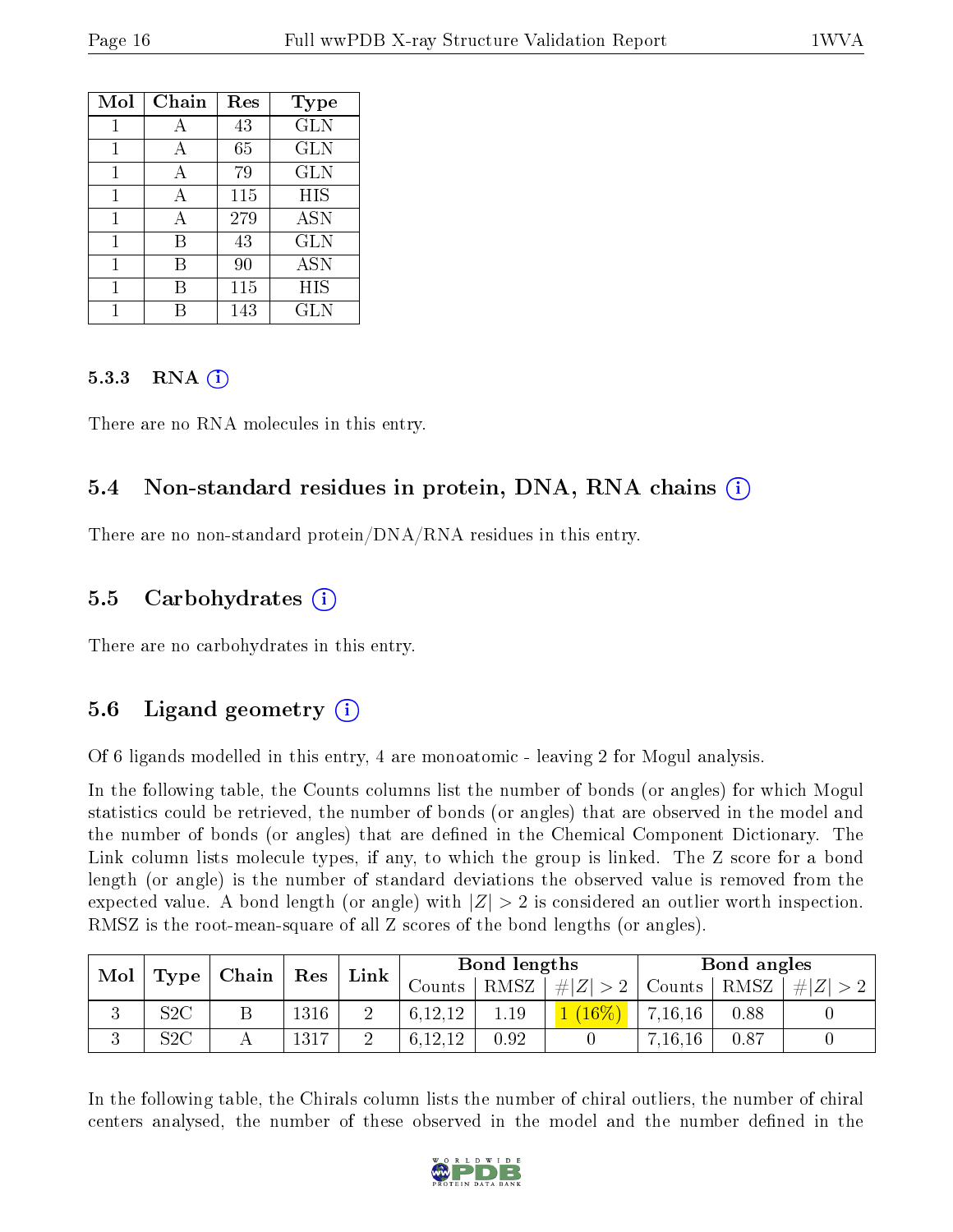Chemical Component Dictionary. Similar counts are reported in the Torsion and Rings columns. '-' means no outliers of that kind were identified.

| Mol |     | $\perp$ Type $\parallel$ Chain $\perp$ |  | $\mid$ Res $\mid$ Link $\mid$ Chirals $\mid$ | Torsions   Rings          |  |
|-----|-----|----------------------------------------|--|----------------------------------------------|---------------------------|--|
|     | COC |                                        |  | $\sim$                                       | $\langle 4/12/12 \rangle$ |  |
|     | COC |                                        |  | $\sim$                                       | $\theta$ .                |  |

All (1) bond length outliers are listed below:

|  |  | $\mid$ Mol $\mid$ Chain $\mid$ Res $\mid$ Type $\mid$ Atoms $\mid$ | $\mathbf{Z}$ . The set of $\mathbf{Z}$ | $\Box$ Observed( $\AA$ ) $\Box$ Ideal( $\AA$ ) |  |
|--|--|--------------------------------------------------------------------|----------------------------------------|------------------------------------------------|--|
|  |  | $+$ S2C $+$ CE-CD $-2.43$                                          |                                        |                                                |  |

There are no bond angle outliers.

There are no chirality outliers.

There are no torsion outliers.

There are no ring outliers.

No monomer is involved in short contacts.

#### 5.7 [O](https://www.wwpdb.org/validation/2017/XrayValidationReportHelp#nonstandard_residues_and_ligands)ther polymers (i)

There are no such residues in this entry.

#### 5.8 Polymer linkage issues  $(i)$

There are no chain breaks in this entry.

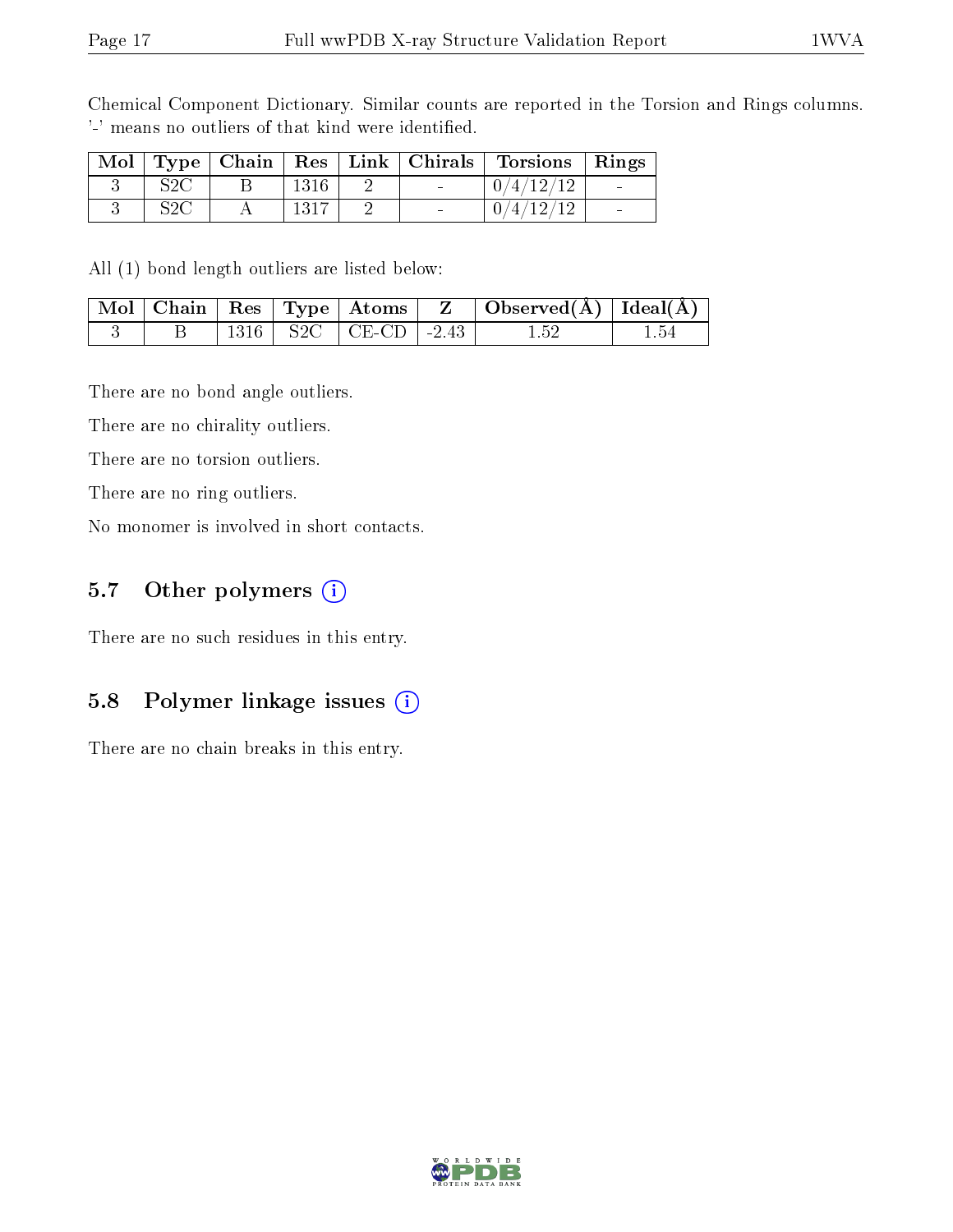## 6 Fit of model and data  $\left( \cdot \right)$

## 6.1 Protein, DNA and RNA chains (i)

In the following table, the column labelled  $#RSRZ>2'$  contains the number (and percentage) of RSRZ outliers, followed by percent RSRZ outliers for the chain as percentile scores relative to all X-ray entries and entries of similar resolution. The OWAB column contains the minimum, median,  $95<sup>th</sup>$  percentile and maximum values of the occupancy-weighted average B-factor per residue. The column labelled  $Q< 0.9$  lists the number of (and percentage) of residues with an average occupancy less than 0.9.

| Mol | Chain | Analysed        | ${ <\hspace{-1.5pt}{\mathrm{RSRZ}} \hspace{-1.5pt}>}$ | $\#\text{RSRZ}\text{>2}$ |    | $OWAB(A^2)$   | Q <sub>0.9</sub> |
|-----|-------|-----------------|-------------------------------------------------------|--------------------------|----|---------------|------------------|
|     |       | $309/322(95\%)$ | $-0.67$                                               | $1(0\%)$ 94 96           |    | 9, 20, 38, 54 |                  |
|     |       | 309/322(95%)    | $-0.71$                                               | $1(0\%)$ 94   96         |    | 8, 18, 35, 51 |                  |
| All | All   | 618/644(95%)    | $-0.69$                                               | $2(0\%)$ 94              | 96 | 8, 19, 36, 54 |                  |

All (2) RSRZ outliers are listed below:

| Mol | Chain | $\mid$ Res |                       | $\top$ Type   $\text{RSR}\overline{\text{Z}}$ |
|-----|-------|------------|-----------------------|-----------------------------------------------|
|     |       | 45         | <b>CYS</b>            |                                               |
|     |       | 45         | $\epsilon$ y $\infty$ | 2.5                                           |

### 6.2 Non-standard residues in protein, DNA, RNA chains  $(i)$

There are no non-standard protein/DNA/RNA residues in this entry.

### 6.3 Carbohydrates (i)

There are no carbohydrates in this entry.

### 6.4 Ligands  $(i)$

In the following table, the Atoms column lists the number of modelled atoms in the group and the number defined in the chemical component dictionary. The B-factors column lists the minimum, median,  $95<sup>th</sup>$  percentile and maximum values of B factors of atoms in the group. The column labelled  $Q< 0.9$ ' lists the number of atoms with occupancy less than 0.9.

| Mol | Type | Chain∣ |      | $\mid$ Res $\mid$ Atoms |      |      | $ RSCC RSR B-factors(A2)$ | $\,^{\circ}$ Q<0.9 |
|-----|------|--------|------|-------------------------|------|------|---------------------------|--------------------|
|     | S2C  |        | 1316 | 13/13                   | 0.97 | 0.08 | 16, 23, 30, 31            |                    |
|     | S2C  |        | 1317 | 13/13                   | 0.98 | 0.08 | 17, 23, 25, 26            |                    |
|     | МN   |        | 1315 |                         | 1.00 | 0.10 | 15, 15, 15, 15            |                    |